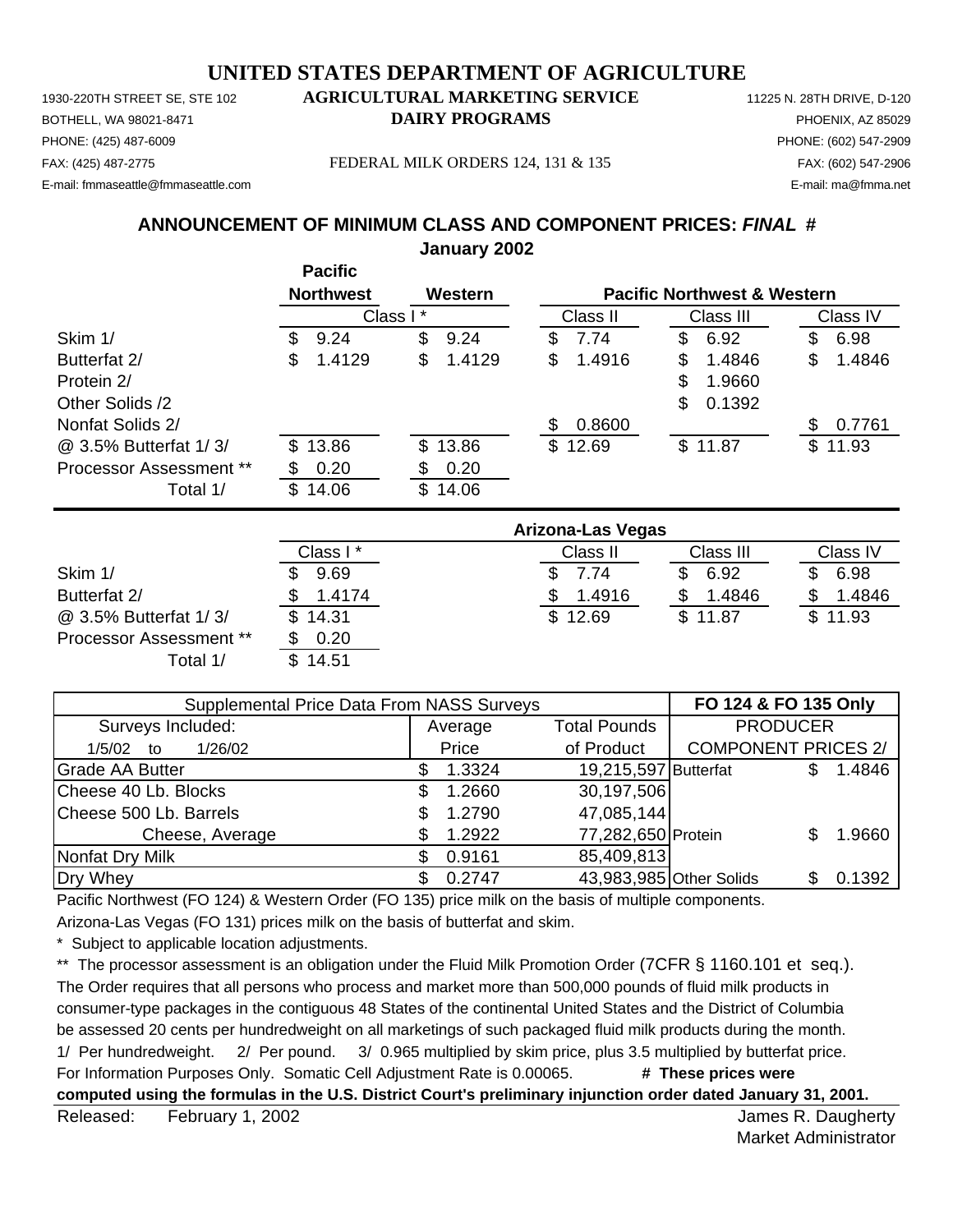PHONE: (425) 487-6009 PHONE: (602) 547-2909 E-mail: fmmaseattle@fmmaseattle.com E-mail: ma@fmma.net

# 1930-220TH STREET SE, STE 102 **AGRICULTURAL MARKETING SERVICE** 11225 N. 28TH DRIVE, D-120 BOTHELL, WA 98021-8471 **DAIRY PROGRAMS** PHOENIX, AZ 85029

FAX: (425) 487-2775 FEDERAL MILK ORDERS 124, 131 & 135 FAX: (602) 547-2906

### Regional Milk Production Costs, December 2001 and January 2002 1/ Dollars Per Hundredweight

| Region                 |             | <b>Total Cash Expenses</b> |         | <b>Total Economic Costs</b> |  |  |  |
|------------------------|-------------|----------------------------|---------|-----------------------------|--|--|--|
|                        | Dec. 2/     | Jan.                       | Dec. 2/ | Jan.                        |  |  |  |
| <b>Northeast</b>       | \$13.94     | \$13.63                    | \$18.96 | \$18.66                     |  |  |  |
| Southeast              | \$13.87     | \$13.63                    | \$17.43 | \$17.18                     |  |  |  |
| <b>Upper Midwest</b>   | \$12.94     | \$12.71                    | \$17.72 | \$17.49                     |  |  |  |
| Corn Belt              | \$13.77     | \$13.51                    | \$19.72 | \$19.47                     |  |  |  |
| <b>Southern Plains</b> | \$12.22     | \$12.02                    | \$15.54 | \$15.32                     |  |  |  |
| Pacific                | 9.16<br>\$. | \$9.02                     | \$10.88 | \$10.73                     |  |  |  |

1/ The reporting of this data was necessitated by the requirement in the Agricultural Appropriations Bill to include milk cost of production (COP) data on the BFP announcement. Regions are defined as: Northeast -- New York, Pennsylvania, and Vermont; Southeast -- Florida and Georgia; Upper Midwest -- Michigan, Minnesota, and Wisconsin; Corn Belt -- Iowa, Missouri, and Ohio; Southern Plains -- Texas; Pacific -- Arizona, California, and Washington. 2/ Revised from January 4, 2002, announcement due to changes in milk production, producer price indexes, corn market price, and economic indicators for the U.S. economy. Source: United States Department of Agriculture, Economic Research Service. For further information, contact Sara Short, 202-694-5588.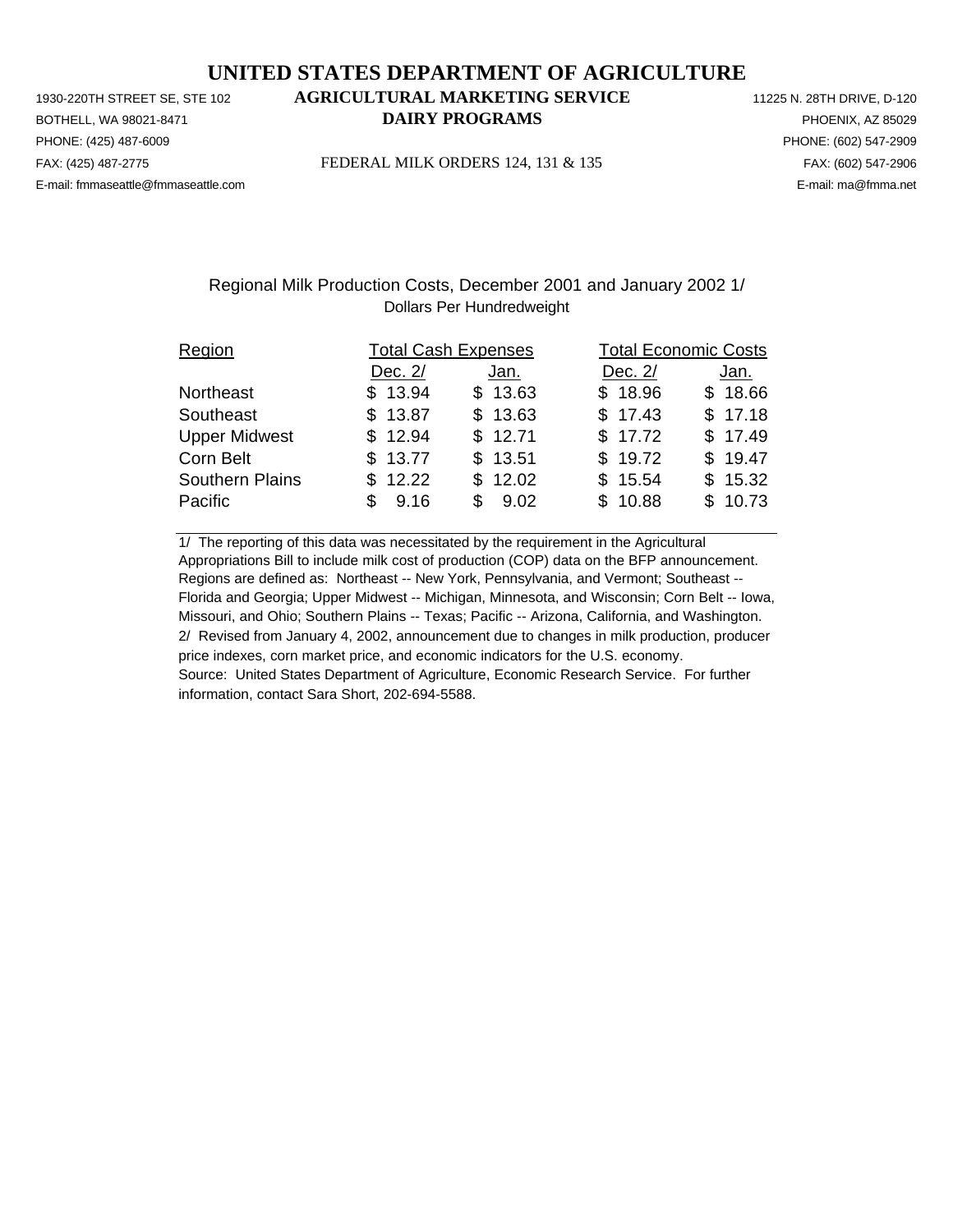1930-220TH STREET SE, STE 102 **AGRICULTURAL MARKETING SERVICE** 11225 N. 28TH DRIVE, D-120 PHONE: (425) 487-6009 PHONE: (602) 547-2909 E-mail: fmmaseattle@fmmaseattle.com E-mail: ma@fmma.net

# BOTHELL, WA 98021-8471 **DAIRY PROGRAMS** PHOENIX, AZ 85029

FAX: (425) 487-2775 FEDERAL MILK ORDERS 124, 131 & 135 FAX: (602) 547-2906

# **ANNOUNCEMENT OF MINIMUM CLASS AND COMPONENT PRICES:** *FINAL* **#**

**February 2002**

|                         |    | <b>Pacific</b>   |          |         |    |          |              |                                        |              |
|-------------------------|----|------------------|----------|---------|----|----------|--------------|----------------------------------------|--------------|
|                         |    | <b>Northwest</b> |          | Western |    |          |              | <b>Pacific Northwest &amp; Western</b> |              |
|                         |    |                  | Class I* |         |    | Class II |              | Class III                              | Class IV     |
| Skim 1/                 | \$ | 8.89             | \$       | 8.89    | \$ | 7.69     | \$           | 7.04                                   | \$<br>6.95   |
| Butterfat 2/            | S  | 1.5050           | \$       | 1.5050  | \$ | 1.3887   | \$           | 1.3817                                 | \$<br>1.3817 |
| Protein 2/              |    |                  |          |         |    |          | \$           | 2.0884                                 |              |
| Other Solids /2         |    |                  |          |         |    |          | \$           | 0.0965                                 |              |
| Nonfat Solids 2/        |    |                  |          |         | S  | 0.8544   |              |                                        | 0.7721       |
| @ 3.5% Butterfat 1/3/   |    | \$13.85          |          | \$13.85 |    | \$12.28  | $\mathbb{S}$ | 11.63                                  | \$<br>11.54  |
| Processor Assessment ** |    | 0.20             |          | 0.20    |    |          |              |                                        |              |
| Total 1/                | S. | 14.05            | \$       | 14.05   |    |          |              |                                        |              |

|                         | <b>Arizona-Las Vegas</b> |          |           |          |  |  |  |
|-------------------------|--------------------------|----------|-----------|----------|--|--|--|
|                         | Class I*                 | Class II | Class III | Class IV |  |  |  |
| Skim 1/                 | 9.34                     | 69.'     | 7.04      | 6.95     |  |  |  |
| Butterfat 2/            | 1.5095                   | 1.3887   | 1.3817    | 1.3817   |  |  |  |
| @ 3.5% Butterfat 1/3/   | \$14.30                  | \$12.28  | \$11.63   | \$11.54  |  |  |  |
| Processor Assessment ** | 0.20                     |          |           |          |  |  |  |
| Total 1/                | \$14.50                  |          |           |          |  |  |  |

| Supplemental Price Data From NASS Surveys | FO 124 & FO 135 Only |                                |                         |                            |     |        |
|-------------------------------------------|----------------------|--------------------------------|-------------------------|----------------------------|-----|--------|
| Surveys Included:                         |                      | <b>Total Pounds</b><br>Average |                         | <b>PRODUCER</b>            |     |        |
| 2/23/02<br>2/2/02<br>to                   |                      | Price                          | of Product              | <b>COMPONENT PRICES 2/</b> |     |        |
| <b>Grade AA Butter</b>                    |                      | 1.2480                         | 19,705,727 Butterfat    |                            | \$. | 1.3817 |
| Cheese 40 Lb. Blocks                      | S                    | 1.2904                         | 29,936,994              |                            |     |        |
| Cheese 500 Lb. Barrels                    |                      | 1.2590                         | 49,788,461              |                            |     |        |
| Cheese, Average                           |                      | 1.2895                         | 79,725,455 Protein      |                            |     | 2.0884 |
| Nonfat Dry Milk                           |                      | 0.9121                         | 84,878,121              |                            |     |        |
| Dry Whey                                  |                      | 0.2334                         | 47,327,674 Other Solids |                            |     | 0.0965 |

Pacific Northwest (FO 124) & Western Order (FO 135) price milk on the basis of multiple components.

Arizona-Las Vegas (FO 131) prices milk on the basis of butterfat and skim.

Subject to applicable location adjustments.

\*\* The processor assessment is an obligation under the Fluid Milk Promotion Order (7CFR § 1160.101 et seq.). The Order requires that all persons who process and market more than 500,000 pounds of fluid milk products in consumer-type packages in the contiguous 48 States of the continental United States and the District of Columbia be assessed 20 cents per hundredweight on all marketings of such packaged fluid milk products during the month. 1/ Per hundredweight. 2/ Per pound. 3/ 0.965 multiplied by skim price, plus 3.5 multiplied by butterfat price. For Information Purposes Only. Somatic Cell Adjustment Rate is 0.00064. **# These prices were computed using the formulas in the U.S. District Court's preliminary injunction order dated January 31, 2001.**

Released: March 1, 2002 **Released:** March 1, 2002 March 1, 2002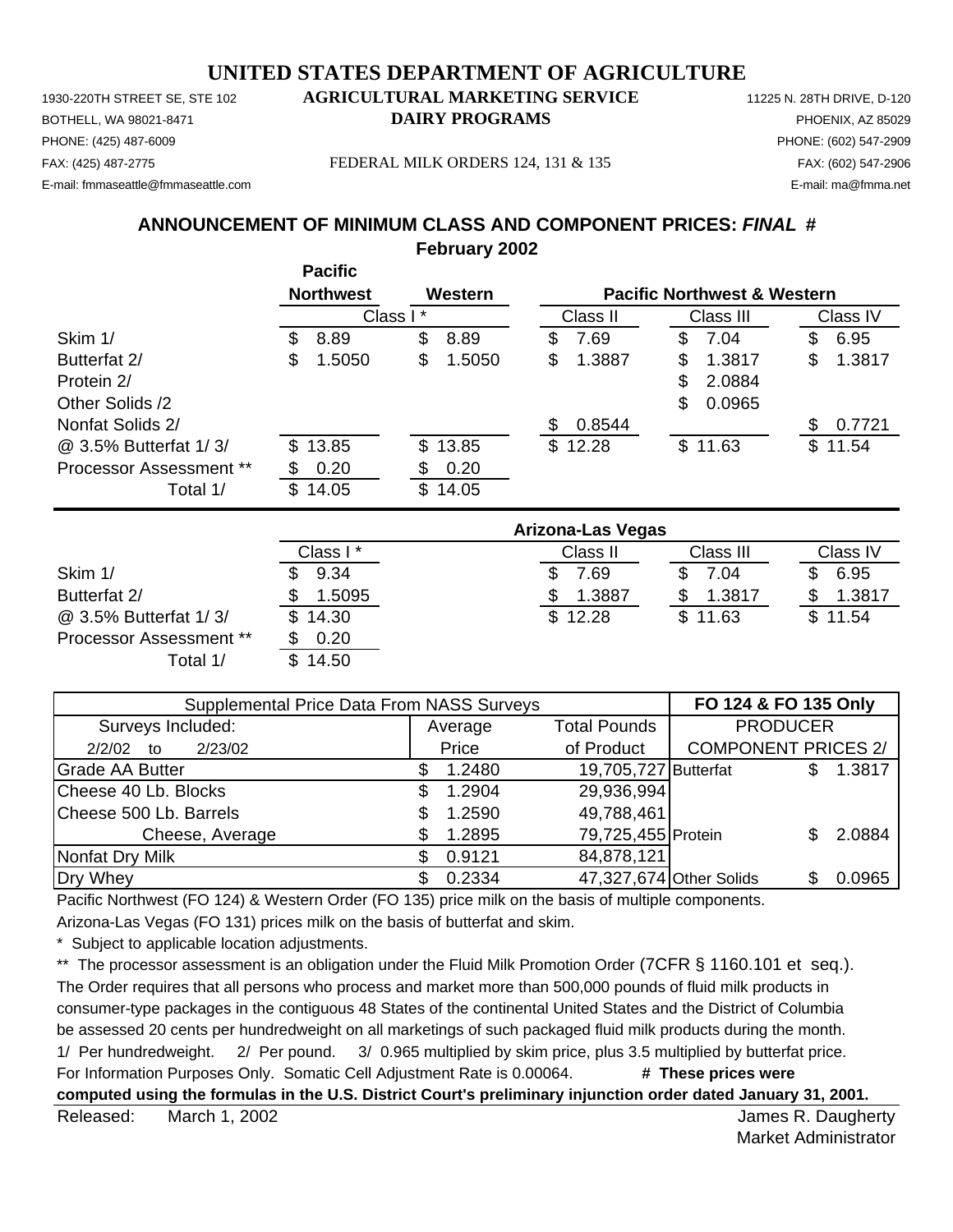PHONE: (425) 487-6009 PHONE: (602) 547-2909 E-mail: fmmaseattle@fmmaseattle.com E-mail: ma@fmma.net

# 1930-220TH STREET SE, STE 102 **AGRICULTURAL MARKETING SERVICE** 11225 N. 28TH DRIVE, D-120 BOTHELL, WA 98021-8471 **DAIRY PROGRAMS** PHOENIX, AZ 85029

FAX: (425) 487-2775 FEDERAL MILK ORDERS 124, 131 & 135 FAX: (602) 547-2906

### Regional Milk Production Costs, January 2002 and February 2002 1/ Dollars Per Hundredweight

| Region                 |             | <b>Total Cash Expenses</b> |         | <b>Total Economic Costs</b> |  |  |  |
|------------------------|-------------|----------------------------|---------|-----------------------------|--|--|--|
|                        | Jan. 2/     | Feb.                       | Jan. 2/ | Feb.                        |  |  |  |
| <b>Northeast</b>       | \$14.01     | \$14.12                    | \$19.14 | \$19.32                     |  |  |  |
| Southeast              | \$13.92     | \$14.02                    | \$17.64 | \$17.84                     |  |  |  |
| <b>Upper Midwest</b>   | \$12.95     | \$13.02                    | \$17.86 | \$18.02                     |  |  |  |
| Corn Belt              | \$13.80     | \$13.89                    | \$19.88 | \$20.05                     |  |  |  |
| <b>Southern Plains</b> | \$12.25     | \$12.33                    | \$15.67 | \$15.80                     |  |  |  |
| Pacific                | 9.17<br>\$. | \$9.22                     | \$10.96 | \$11.04                     |  |  |  |

1/ The reporting of this data was necessitated by the requirement in the Agricultural Appropriations Bill to include milk cost of production (COP) data on the BFP announcement. Regions are defined as: Northeast -- New York, Pennsylvania, and Vermont; Southeast -- Florida and Georgia; Upper Midwest -- Michigan, Minnesota, and Wisconsin; Corn Belt -- Iowa, Missouri, and Ohio; Southern Plains -- Texas; Pacific -- Arizona, California, and Washington. 2/ Revised from February 1, 2002, announcement due to changes in milk production, producer price indexes, corn market price, and economic indicators for the U.S. economy. Source: United States Department of Agriculture, Economic Research Service. For further information, contact Sara Short, 202-694-5588.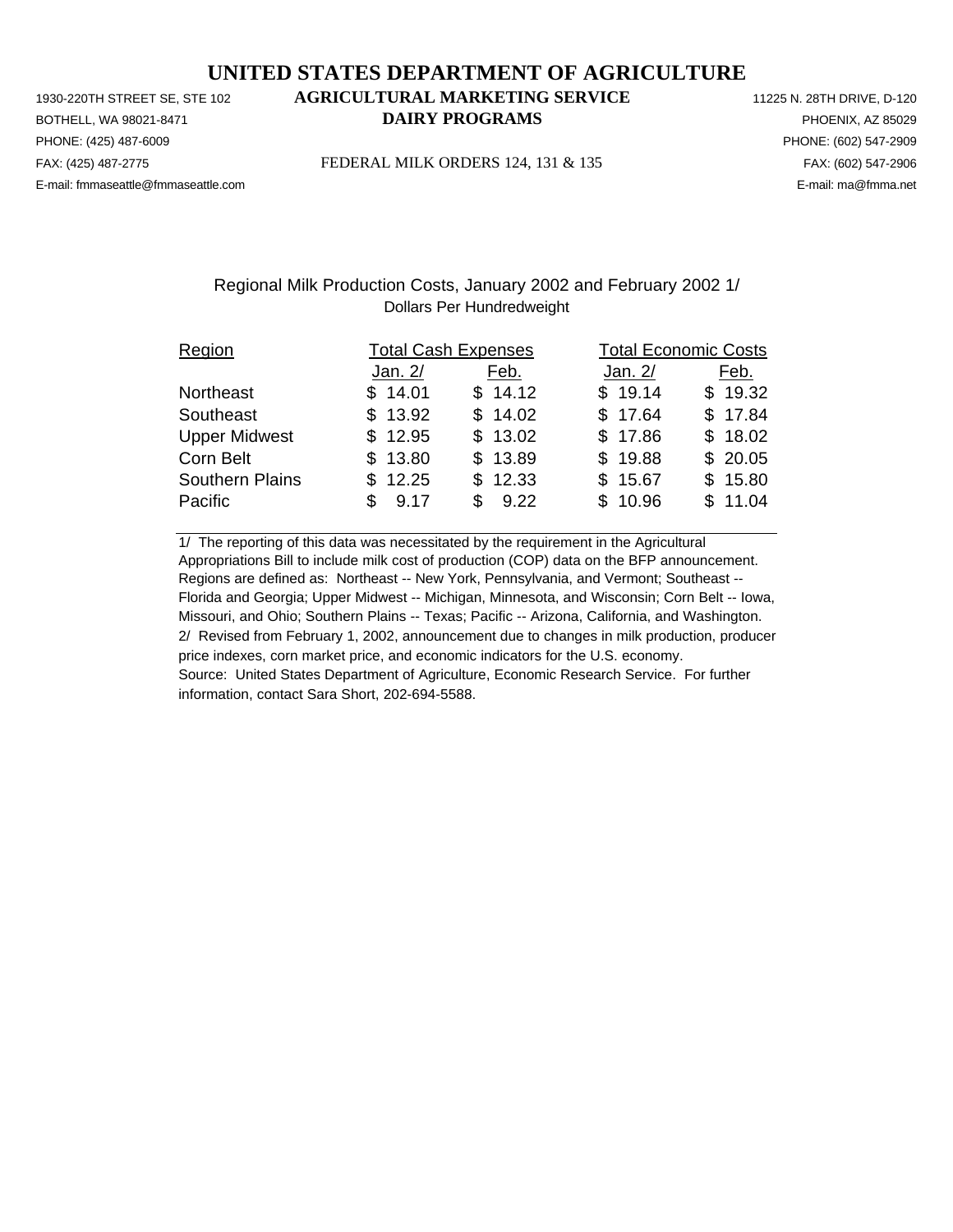PHONE: (425) 487-6009 PHONE: (602) 547-2909 E-mail: fmmaseattle@fmmaseattle.com E-mail: ma@fmma.net

# 1930-220TH STREET SE, STE 102 **AGRICULTURAL MARKETING SERVICE** 11225 N. 28TH DRIVE, D-120 BOTHELL, WA 98021-8471 **DAIRY PROGRAMS** PHOENIX, AZ 85029

FAX: (425) 487-2775 FEDERAL MILK ORDERS 124, 131 & 135 FAX: (602) 547-2906

# **ANNOUNCEMENT OF MINIMUM CLASS AND COMPONENT PRICES:** *FINAL* **#**

**March 2002**

|                         |   | <b>Pacific</b>   |          |         |     |          |    |                                        |    |          |
|-------------------------|---|------------------|----------|---------|-----|----------|----|----------------------------------------|----|----------|
|                         |   | <b>Northwest</b> |          | Western |     |          |    | <b>Pacific Northwest &amp; Western</b> |    |          |
|                         |   |                  | Class I* |         |     | Class II |    | Class III                              |    | Class IV |
| Skim 1/                 | S | 9.00             | \$       | 9.00    | S   | 7.66     | \$ | 6.09                                   | \$ | 6.89     |
| Butterfat 2/            | S | 1.3807           | \$       | 1.3807  | \$  | 1.3708   | S  | 1.3638                                 | \$ | 1.3638   |
| Protein 2/              |   |                  |          |         |     |          | \$ | 1.8342                                 |    |          |
| Other Solids /2         |   |                  |          |         |     |          | \$ | 0.0688                                 |    |          |
| Nonfat Solids 2/        |   |                  |          |         | \$. | 0.8511   |    |                                        | S  | 0.7660   |
| @ 3.5% Butterfat 1/3/   |   | \$13.52          |          | \$13.52 |     | \$12.19  |    | \$10.65                                |    | \$11.42  |
| Processor Assessment ** |   | 0.20             | \$       | 0.20    |     |          |    |                                        |    |          |
| Total 1/                |   | \$13.72          | \$       | 13.72   |     |          |    |                                        |    |          |

|                                | Arizona-Las Vegas |          |           |          |  |  |  |
|--------------------------------|-------------------|----------|-----------|----------|--|--|--|
|                                | Class I*          | Class II | Class III | Class IV |  |  |  |
| Skim 1/                        | 9.45              | .66      | 6.09      | 6.89     |  |  |  |
| Butterfat 2/                   | 1.3852            | 1.3708   | 1.3638    | 1.3638   |  |  |  |
| @ 3.5% Butterfat 1/3/          | \$13.97           | \$12.19  | \$10.65   | \$11.42  |  |  |  |
| <b>Processor Assessment **</b> | 0.20              |          |           |          |  |  |  |
| Total 1/                       | \$14.17           |          |           |          |  |  |  |

| <b>Supplemental Price Data From NASS Surveys</b> | FO 124 & FO 135 Only |         |                         |                            |    |        |
|--------------------------------------------------|----------------------|---------|-------------------------|----------------------------|----|--------|
| Surveys Included:                                |                      | Average | <b>PRODUCER</b>         |                            |    |        |
| 3/30/02<br>3/2/02<br>to                          |                      | Price   | of Product              | <b>COMPONENT PRICES 2/</b> |    |        |
| <b>Grade AA Butter</b>                           |                      | 1.2333  | 20,880,685 Butterfat    |                            |    | 1.3638 |
| Cheese 40 Lb. Blocks                             | S                    | 1.2000  | 34,494,568              |                            |    |        |
| Cheese 500 Lb. Barrels                           |                      | 1.1834  | 63,651,466              |                            |    |        |
| Cheese, Average                                  | S                    | 1.2087  | 98,146,034 Protein      |                            |    | 1.8342 |
| Nonfat Dry Milk                                  |                      | 0.9060  | 125,294,515             |                            |    |        |
| Dry Whey                                         |                      | 0.2066  | 61,719,872 Other Solids |                            | SS | 0.0688 |

Pacific Northwest (FO 124) & Western Order (FO 135) price milk on the basis of multiple components.

Arizona-Las Vegas (FO 131) prices milk on the basis of butterfat and skim.

Subject to applicable location adjustments.

\*\* The processor assessment is an obligation under the Fluid Milk Promotion Order (7CFR § 1160.101 et seq.). The Order requires that all persons who process and market more than 500,000 pounds of fluid milk products in consumer-type packages in the contiguous 48 States of the continental United States and the District of Columbia be assessed 20 cents per hundredweight on all marketings of such packaged fluid milk products during the month. 1/ Per hundredweight. 2/ Per pound. 3/ 0.965 multiplied by skim price, plus 3.5 multiplied by butterfat price. For Information Purposes Only. Somatic Cell Adjustment Rate is 0.0006. **# These prices were computed using the formulas in the U.S. District Court's preliminary injunction order dated January 31, 2001.**

Released: April 5, 2002 **Released:** April 5, 2002 April 5, 2002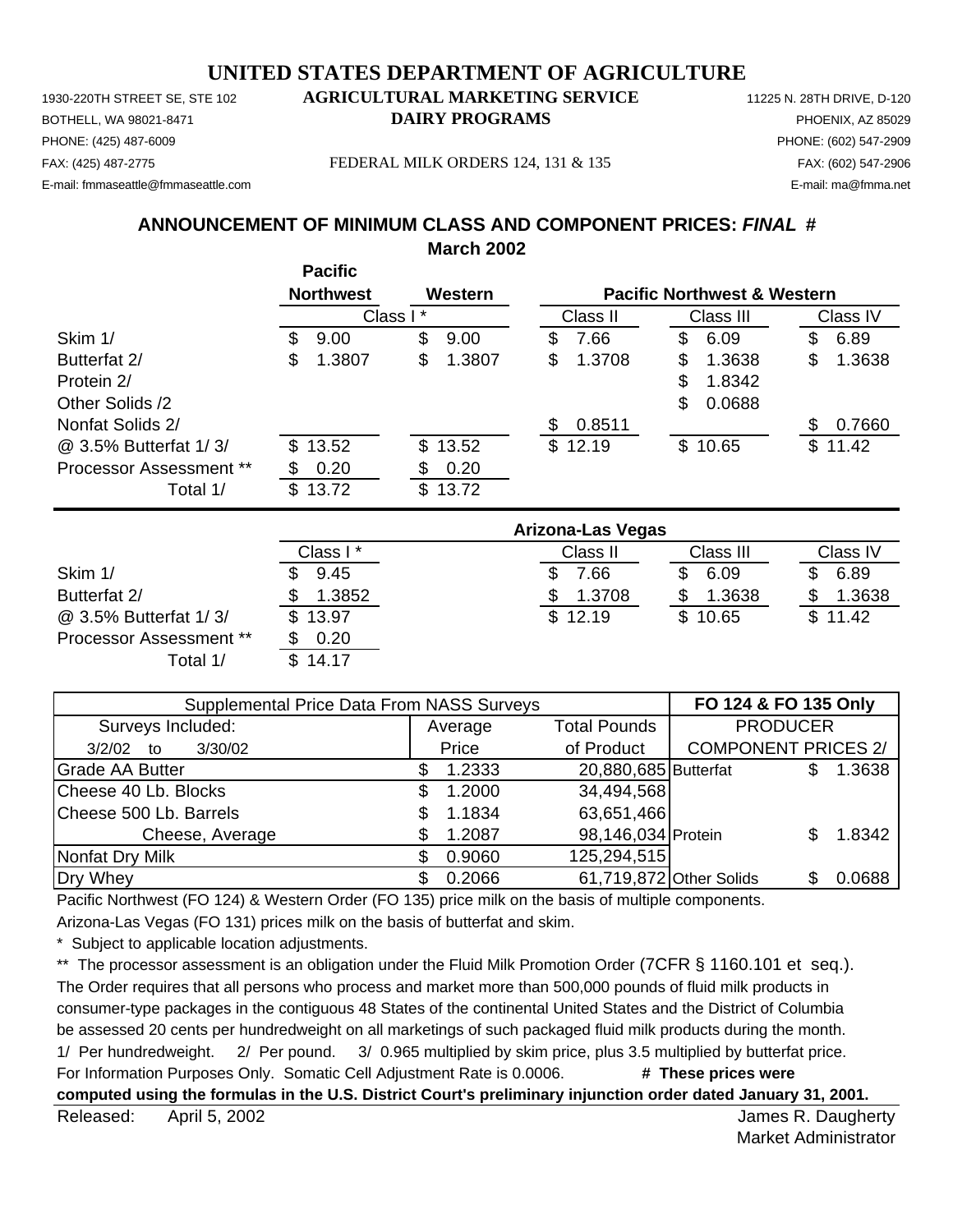PHONE: (425) 487-6009 PHONE: (602) 547-2909 E-mail: fmmaseattle@fmmaseattle.com E-mail: ma@fmma.net

# 1930-220TH STREET SE, STE 102 **AGRICULTURAL MARKETING SERVICE** 11225 N. 28TH DRIVE, D-120 BOTHELL, WA 98021-8471 **DAIRY PROGRAMS** PHOENIX, AZ 85029

FAX: (425) 487-2775 FEDERAL MILK ORDERS 124, 131 & 135 FAX: (602) 547-2906

### Regional Milk Production Costs, February 2002 and March 2002 1/ Dollars Per Hundredweight

| Region                 | <b>Total Cash Expenses</b> |         |         | <b>Total Economic Costs</b> |  |  |  |
|------------------------|----------------------------|---------|---------|-----------------------------|--|--|--|
|                        | Feb. 2/                    | Mar.    | Feb. 2/ | Mar.                        |  |  |  |
| Northeast              | \$14.14                    | \$14.21 | \$19.34 | \$19.44                     |  |  |  |
| Southeast              | \$14.05                    | \$14.11 | \$17.87 | \$17.96                     |  |  |  |
| <b>Upper Midwest</b>   | \$13.05                    | \$13.06 | \$18.04 | \$18.11                     |  |  |  |
| Corn Belt              | \$13.92                    | \$13.97 | \$20.07 | \$20.16                     |  |  |  |
| <b>Southern Plains</b> | \$12.37                    | \$12.42 | \$15.85 | \$15.92                     |  |  |  |
| Pacific                | 9.25                       | \$9.28  | \$11.07 | \$11.13                     |  |  |  |

1/ The reporting of this data was necessitated by the requirement in the Agricultural Appropriations Bill to include milk cost of production (COP) data on the BFP announcement. Regions are defined as: Northeast -- New York, Pennsylvania, and Vermont; Southeast -- Florida and Georgia; Upper Midwest -- Michigan, Minnesota, and Wisconsin; Corn Belt -- Iowa, Missouri, and Ohio; Southern Plains -- Texas; Pacific -- Arizona, California, and Washington. 2/ Revised from March 1, 2002, announcement due to changes in milk production, producer price indexes, corn market price, and economic indicators for the U.S. economy. Source: United States Department of Agriculture, Economic Research Service. For further information, contact Sara Short, 202-694-5588.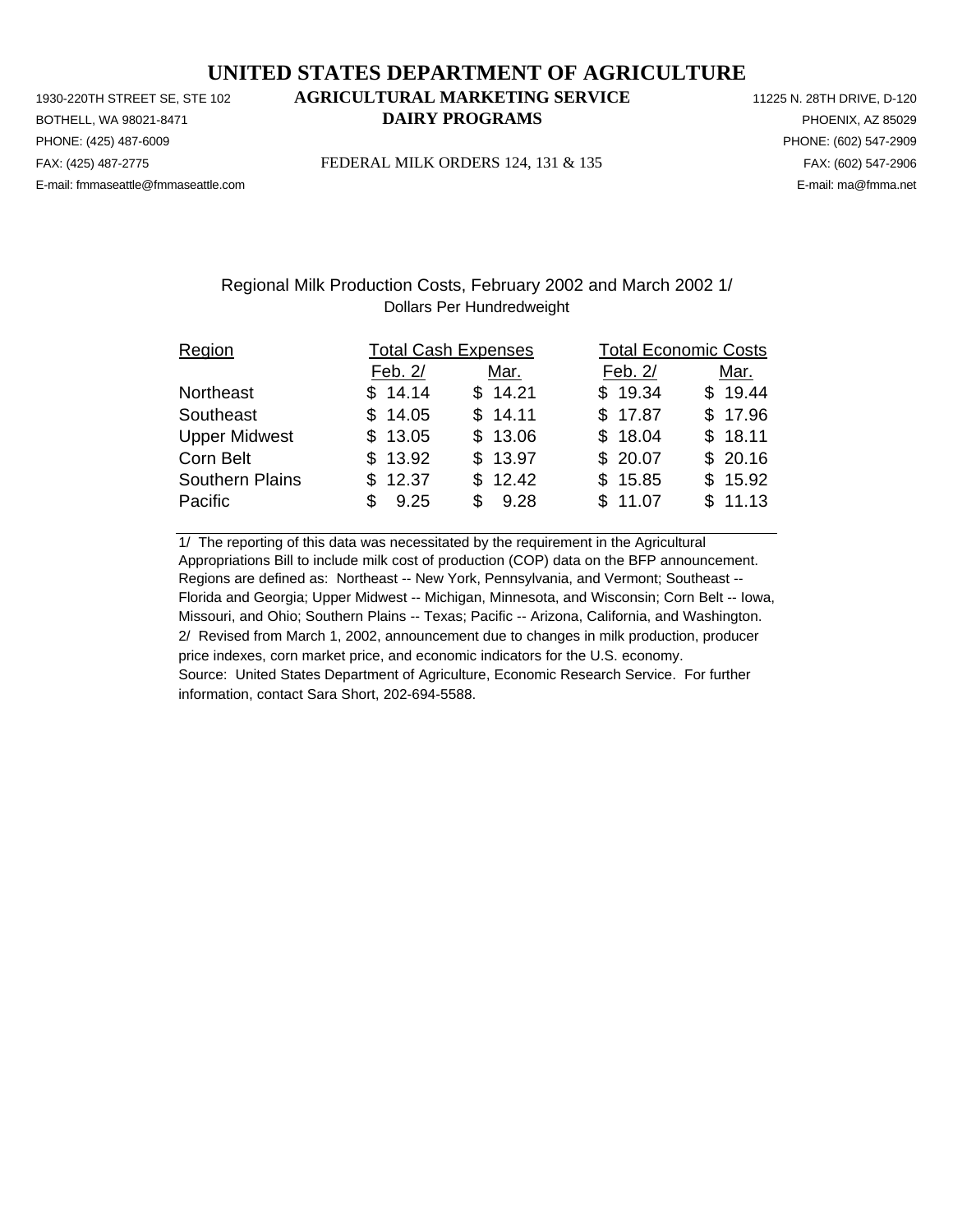1930-220TH STREET SE, STE 102 **AGRICULTURAL MARKETING SERVICE** 11225 N. 28TH DRIVE, D-120 PHONE: (425) 487-6009 PHONE: (602) 547-2909 E-mail: fmmaseattle@fmmaseattle.com E-mail: ma@fmma.net

# BOTHELL, WA 98021-8471 **DAIRY PROGRAMS** PHOENIX, AZ 85029

FAX: (425) 487-2775 FEDERAL MILK ORDERS 124, 131 & 135 FAX: (602) 547-2906

**ANNOUNCEMENT OF MINIMUM CLASS AND COMPONENT PRICES:** *FINAL* **# April 2002**

|                         |         | <b>Pacific</b><br><b>Northwest</b> |     | Western |     |          |    | <b>Pacific Northwest &amp; Western</b> |     |          |
|-------------------------|---------|------------------------------------|-----|---------|-----|----------|----|----------------------------------------|-----|----------|
|                         |         | Class I*                           |     |         |     | Class II |    | Class III                              |     | Class IV |
| Skim 1/                 | S       | 8.81                               | \$  | 8.81    | æ.  | 7.61     | \$ | 6.57                                   | S   | 6.82     |
| Butterfat 2/            | \$.     | 1.3923                             | \$  | 1.3923  | S   | 1.2960   | S  | 1.2890                                 | S   | 1.2890   |
| Protein 2/              |         |                                    | a   |         |     |          | \$ | 2.0109                                 |     |          |
| Other Solids /2         |         |                                    |     |         |     |          | \$ | 0.0566                                 |     |          |
| Nonfat Solids 2/        |         |                                    |     |         | SS. | 0.8456   |    |                                        | \$. | 0.7575   |
| @ 3.5% Butterfat 1/3/   |         | \$13.37                            | \$. | 13.37   |     | \$11.88  |    | \$10.85                                | \$  | 11.09    |
| Processor Assessment ** |         | 0.20                               |     | 0.20    |     |          |    |                                        |     |          |
| Total 1/                | \$13.57 |                                    | \$  | 13.57   |     |          |    |                                        |     |          |

|                         | Arizona-Las Vegas |          |           |          |  |  |  |  |
|-------------------------|-------------------|----------|-----------|----------|--|--|--|--|
|                         | Class I*          | Class II | Class III | Class IV |  |  |  |  |
| Skim 1/                 | 9.26              | 7.61     | 6.57      | 6.82     |  |  |  |  |
| Butterfat 2/            | 1.3968            | 1.2960   | 1.2890    | 1.2890   |  |  |  |  |
| @ 3.5% Butterfat 1/3/   | \$13.82           | \$11.88  | \$10.85   | \$11.09  |  |  |  |  |
| Processor Assessment ** | 0.20              |          |           |          |  |  |  |  |
| Total 1/                | 14.02             |          |           |          |  |  |  |  |

| Supplemental Price Data From NASS Surveys | FO 124 & FO 135 Only |                                |                         |                            |        |                 |  |
|-------------------------------------------|----------------------|--------------------------------|-------------------------|----------------------------|--------|-----------------|--|
| Surveys Included:                         |                      | <b>Total Pounds</b><br>Average |                         |                            |        | <b>PRODUCER</b> |  |
| 4/27/02<br>4/6/02<br>to                   |                      | Price                          | of Product              | <b>COMPONENT PRICES 2/</b> |        |                 |  |
| <b>Grade AA Butter</b>                    |                      | 1.1720                         | 20,295,605 Butterfat    |                            | 1.2890 |                 |  |
| Cheese 40 Lb. Blocks                      |                      | 1.2210                         | 27,803,650              |                            |        |                 |  |
| Cheese 500 Lb. Barrels                    |                      | 1.2085                         | 50,591,990              |                            |        |                 |  |
| Cheese, Average                           |                      | 1.2323                         | 78,395,640 Protein      |                            | 2.0109 |                 |  |
| Nonfat Dry Milk                           |                      | 0.8975                         | 119,522,798             |                            |        |                 |  |
| Dry Whey                                  |                      | 0.1948                         | 48,800,899 Other Solids |                            | 0.0566 |                 |  |

Pacific Northwest (FO 124) & Western Order (FO 135) price milk on the basis of multiple components.

Arizona-Las Vegas (FO 131) prices milk on the basis of butterfat and skim.

Subject to applicable location adjustments.

\*\* The processor assessment is an obligation under the Fluid Milk Promotion Order (7CFR § 1160.101 et seq.). The Order requires that all persons who process and market more than 500,000 pounds of fluid milk products in consumer-type packages in the contiguous 48 States of the continental United States and the District of Columbia be assessed 20 cents per hundredweight on all marketings of such packaged fluid milk products during the month. 1/ Per hundredweight. 2/ Per pound. 3/ 0.965 multiplied by skim price, plus 3.5 multiplied by butterfat price. For Information Purposes Only. Somatic Cell Adjustment Rate is 0.00062. **# These prices were computed using the formulas in the U.S. District Court's preliminary injunction order dated January 31, 2001.**

Released: May 3, 2002 **Released:** May 3, 2002 May 3, 2002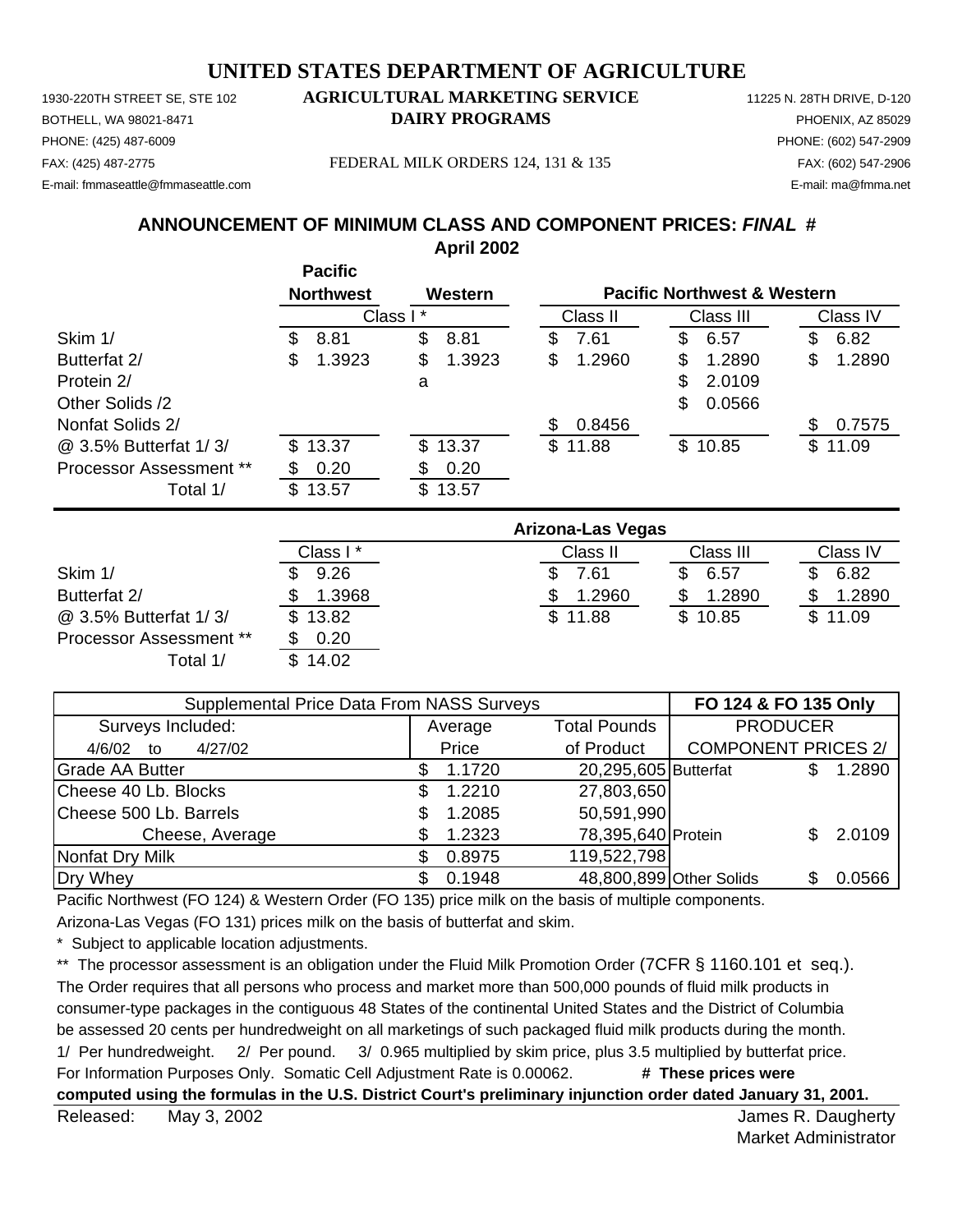PHONE: (425) 487-6009 PHONE: (602) 547-2909 E-mail: fmmaseattle@fmmaseattle.com E-mail: ma@fmma.net

# 1930-220TH STREET SE, STE 102 **AGRICULTURAL MARKETING SERVICE** 11225 N. 28TH DRIVE, D-120 BOTHELL, WA 98021-8471 **DAIRY PROGRAMS** PHOENIX, AZ 85029

FAX: (425) 487-2775 FEDERAL MILK ORDERS 124, 131 & 135 FAX: (602) 547-2906

### Regional Milk Production Costs, March 2002 and April 2002 1/ Dollars Per Hundredweight

| Region                 |            | <b>Total Cash Expenses</b> |         | <b>Total Economic Costs</b> |  |  |  |
|------------------------|------------|----------------------------|---------|-----------------------------|--|--|--|
|                        | Mar. 2/    | Apr.                       | Mar. 2/ | <u>Apr.</u>                 |  |  |  |
| Northeast              | \$14.43    | \$14.80                    | \$19.66 | \$20.10                     |  |  |  |
| Southeast              | \$14.29    | \$14.61                    | \$18.14 | \$18.57                     |  |  |  |
| <b>Upper Midwest</b>   | \$13.22    | \$13.44                    | \$18.24 | \$18.55                     |  |  |  |
| Corn Belt              | \$14.14    | \$14.41                    | \$20.32 | \$20.68                     |  |  |  |
| <b>Southern Plains</b> | \$12.55    | \$12.82                    | \$16.06 | \$16.37                     |  |  |  |
| Pacific                | 9.35<br>\$ | 9.50<br>\$.                | \$11.20 | \$11.40                     |  |  |  |

1/ The reporting of this data was necessitated by the requirement in the Agricultural Appropriations Bill to include milk cost of production (COP) data on the BFP announcement. Regions are defined as: Northeast -- New York, Pennsylvania, and Vermont; Southeast -- Florida and Georgia; Upper Midwest -- Michigan, Minnesota, and Wisconsin; Corn Belt -- Iowa, Missouri, and Ohio; Southern Plains -- Texas; Pacific -- Arizona, California, and Washington. 2/ Revised from April 5, 2002, announcement due to changes in milk production, producer price indexes, corn market price, and economic indicators for the U.S. economy. Source: United States Department of Agriculture, Economic Research Service. For further information, contact Sara Short, 202-694-5588.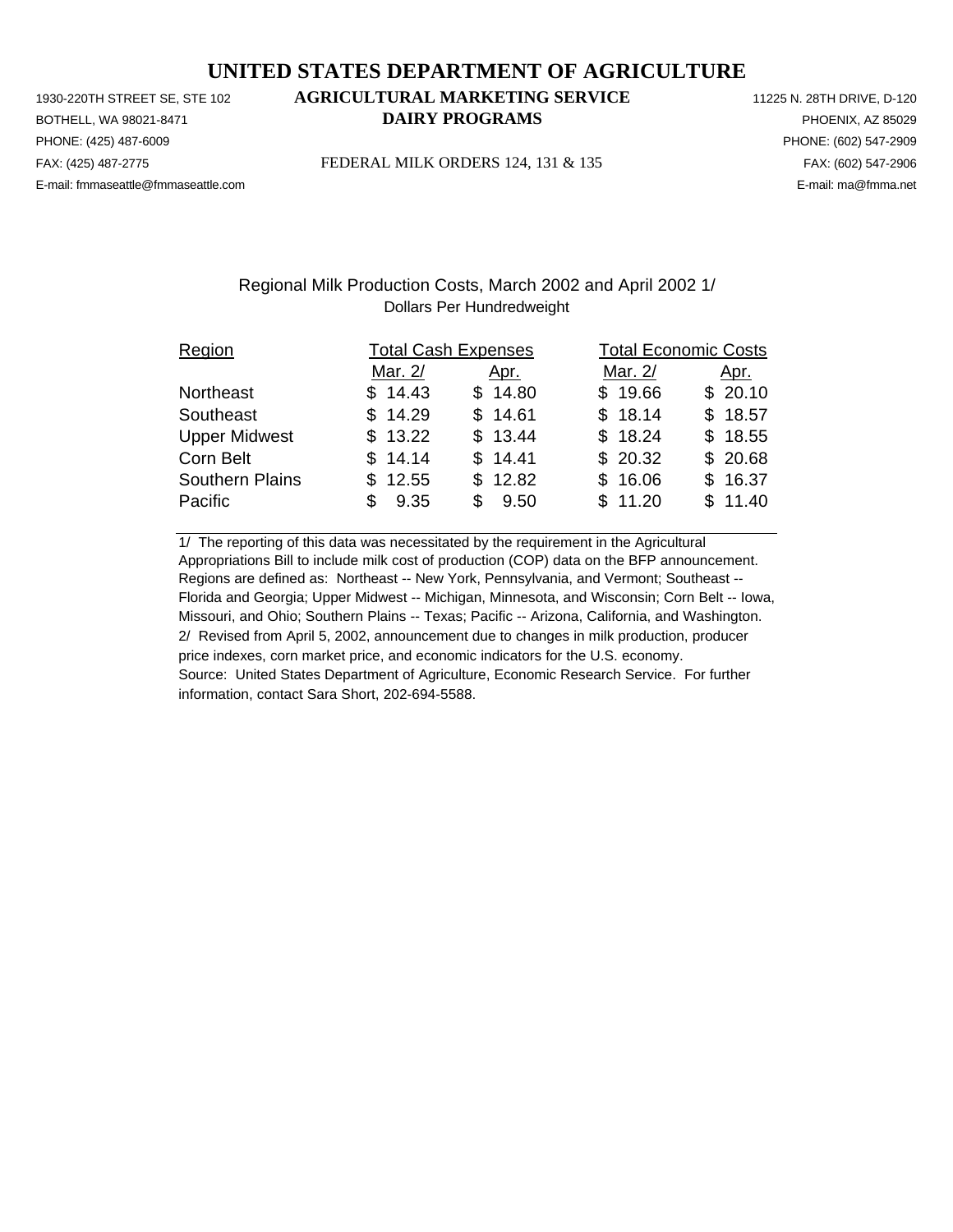1930-220TH STREET SE, STE 102 **AGRICULTURAL MARKETING SERVICE** 11225 N. 28TH DRIVE, D-120 PHONE: (425) 487-6009 PHONE: (602) 547-2909 E-mail: fmmaseattle@fmmaseattle.com E-mail: ma@fmma.net

# BOTHELL, WA 98021-8471 **DAIRY PROGRAMS** PHOENIX, AZ 85029

FAX: (425) 487-2775 FEDERAL MILK ORDERS 124, 131 & 135 FAX: (602) 547-2906

# **ANNOUNCEMENT OF MINIMUM CLASS AND COMPONENT PRICES:** *FINAL* **# May 2002**

|                                | <b>Pacific</b><br><b>Northwest</b> | Western      |                          | <b>Pacific Northwest &amp; Western</b> |              |
|--------------------------------|------------------------------------|--------------|--------------------------|----------------------------------------|--------------|
|                                |                                    | Class I*     | Class II                 | Class III                              | Class IV     |
| Skim 1/                        | \$<br>8.73                         | \$<br>8.73   | \$<br>7.53               | \$<br>7.07                             | \$<br>6.81   |
| Butterfat 2/                   | 1.3529<br>\$                       | \$<br>1.3529 | \$<br>1.1503             | 1.1433<br>S                            | 1.1433<br>\$ |
| Protein 2/                     |                                    |              |                          | \$<br>2.2097                           |              |
| Other Solids /2                |                                    |              |                          | \$<br>0.0371                           |              |
| Nonfat Solids 2/               |                                    |              | 0.8367<br>\$             |                                        | 0.7572<br>S  |
| @ 3.5% Butterfat 1/3/          | 13.16<br>\$                        | 13.16<br>\$  | \$11.29                  | \$10.82                                | \$10.57      |
| <b>Processor Assessment **</b> | 0.20<br>S                          | 0.20<br>æ.   |                          |                                        |              |
| Total 1/                       | \$<br>13.36                        | \$<br>13.36  |                          |                                        |              |
|                                |                                    |              | <b>Arizona-Las Vegas</b> |                                        |              |
|                                | Class I*                           |              | Class II                 | Class III                              | Class IV     |
| Skim 1/                        | 9.18<br>\$                         |              | \$<br>7.53               | \$<br>7.07                             | 6.81<br>\$   |

Butterfat 2/ \$ 1.3574 \$ 1.1503 \$ 1.1433 \$ 1.1433 Butterfat 2/  $\frac{1}{\frac{1}{3}}$   $\frac{1.3574}{\frac{1.3574}{\frac{1.3574}{\frac{1.1503}{\frac{1.29}{\frac{1.29}{\frac{1.362}{\frac{1.361}{\frac{1.361}{\frac{1.361}{\frac{1.361}{\frac{1.361}{\frac{1.361}{\frac{1.361}{\frac{1.361}{\frac{1.361}{\frac{1.361}{\frac{1.361}{\frac{1.361}{\frac{1.361}{\frac{1.361}{\$ Processor Assessment \*\* \$ 0.20 Total  $1/$ 

| <b>Supplemental Price Data From NASS Surveys</b> | FO 124 & FO 135 Only           |                      |                            |               |
|--------------------------------------------------|--------------------------------|----------------------|----------------------------|---------------|
| Surveys Included:                                | <b>Total Pounds</b><br>Average |                      | <b>PRODUCER</b>            |               |
| 5/25/02<br>5/4/02<br>to                          | Price                          | of Product           | <b>COMPONENT PRICES 2/</b> |               |
| Grade AA Butter                                  | 1.0525<br>S                    | 18,163,889 Butterfat |                            | 1.1433<br>\$. |
| Cheese 40 Lb. Blocks                             | 1.2213<br>S                    | 26,848,413           |                            |               |
| Cheese 500 Lb. Barrels                           | 1.2133                         | 53,100,377           |                            |               |
| Cheese, Average                                  | 1.2359                         | 79,948,790 Protein   |                            | 2.2097        |
| Nonfat Dry Milk                                  | 0.8972<br>S                    | 126,246,584          |                            |               |
| Dry Whey                                         | 0.1759<br>S                    |                      | 52,620,089 Other Solids    | 0.0371        |

Pacific Northwest (FO 124) & Western Order (FO 135) price milk on the basis of multiple components.

Arizona-Las Vegas (FO 131) prices milk on the basis of butterfat and skim.

\* Subject to applicable location adjustments.

\*\* The processor assessment is an obligation under the Fluid Milk Promotion Order (7CFR § 1160.101 et seq.). The Order requires that all persons who process and market more than 500,000 pounds of fluid milk products in consumer-type packages in the contiguous 48 States of the continental United States and the District of Columbia be assessed 20 cents per hundredweight on all marketings of such packaged fluid milk products during the month. 1/ Per hundredweight. 2/ Per pound. 3/ 0.965 multiplied by skim price, plus 3.5 multiplied by butterfat price. For Information Purposes Only. Somatic Cell Adjustment Rate is 0.00062. **# These prices were computed using the formulas in the U.S. District Court's preliminary injunction order dated January 31, 2001.**

Released: May 31, 2002 **Released:** May 31, 2002 May 31, 2002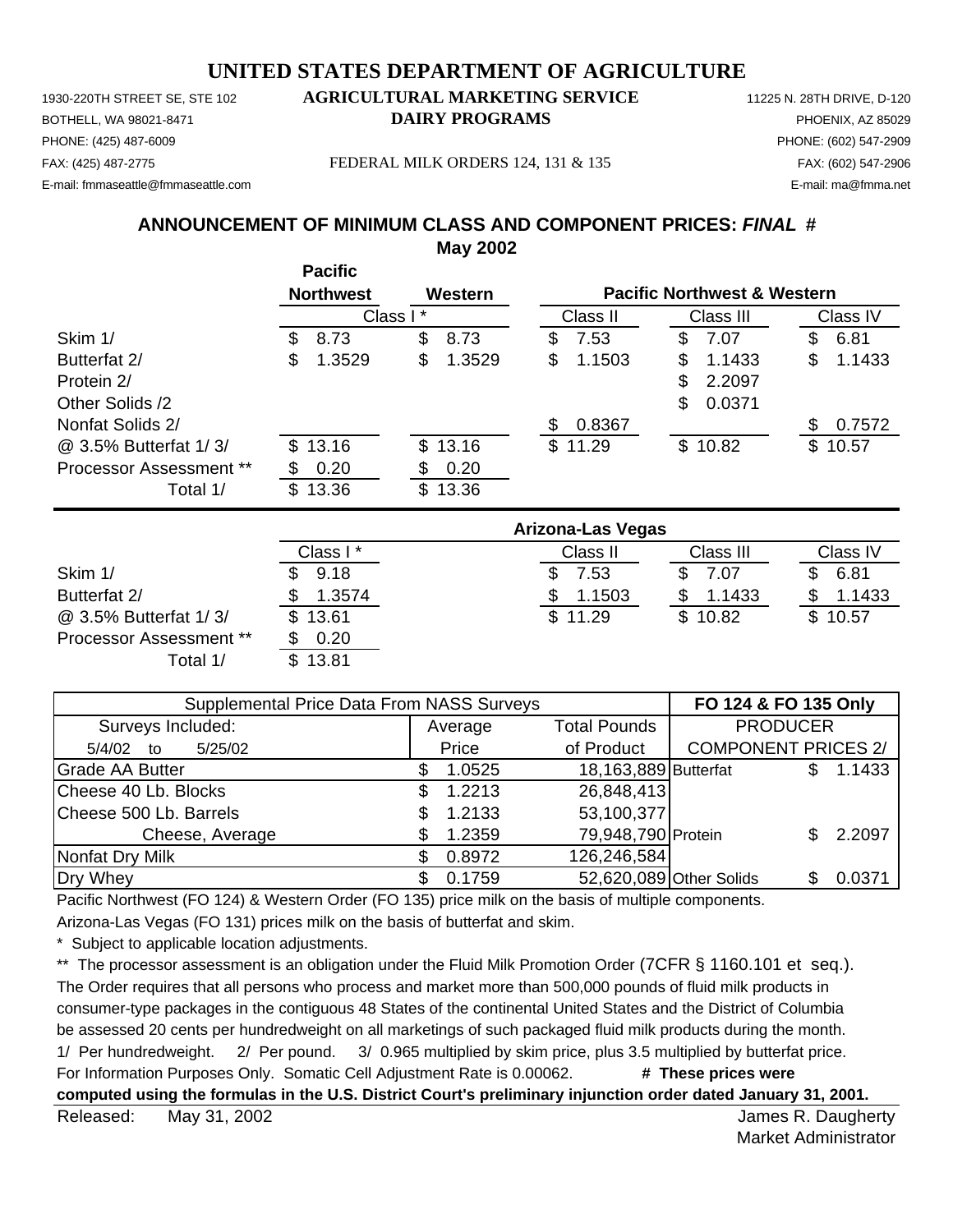PHONE: (425) 487-6009 PHONE: (602) 547-2909 E-mail: fmmaseattle@fmmaseattle.com E-mail: ma@fmma.net

# 1930-220TH STREET SE, STE 102 **AGRICULTURAL MARKETING SERVICE** 11225 N. 28TH DRIVE, D-120 BOTHELL, WA 98021-8471 **DAIRY PROGRAMS** PHOENIX, AZ 85029

FAX: (425) 487-2775 FEDERAL MILK ORDERS 124, 131 & 135 FAX: (602) 547-2906

## Regional Milk Production Costs, April 2002 and May 2002 1/ Dollars Per Hundredweight

| Region                 |             | <b>Total Cash Expenses</b> | <b>Total Economic Costs</b> |         |
|------------------------|-------------|----------------------------|-----------------------------|---------|
|                        | Apr. 2/     | May.                       | Apr. 2/                     | May.    |
| Northeast              | \$14.70     | \$15.03                    | \$19.92                     | \$20.31 |
| Southeast              | \$14.51     | \$14.79                    | \$18.36                     | \$18.73 |
| <b>Upper Midwest</b>   | \$13.38     | \$13.58                    | \$18.40                     | \$18.67 |
| Corn Belt              | \$14.33     | \$14.57                    | \$20.51                     | \$20.82 |
| <b>Southern Plains</b> | \$12.71     | \$12.95                    | \$16.22                     | \$16.49 |
| Pacific                | 9.45<br>\$. | 9.57<br>SS 5               | \$11.30                     | \$11.46 |

1/ The reporting of this data was necessitated by the requirement in the Agricultural Appropriations Bill to include milk cost of production (COP) data on the BFP announcement. Regions are defined as: Northeast -- New York, Pennsylvania, and Vermont; Southeast -- Florida and Georgia; Upper Midwest -- Michigan, Minnesota, and Wisconsin; Corn Belt -- Iowa, Missouri, and Ohio; Southern Plains -- Texas; Pacific -- Arizona, California, and Washington. 2/ Revised from May 3, 2002, announcement due to changes in milk production, producer price indexes, corn market price, and economic indicators for the U.S. economy. Source: United States Department of Agriculture, Economic Research Service. For further information, contact Sara Short, 202-694-5588.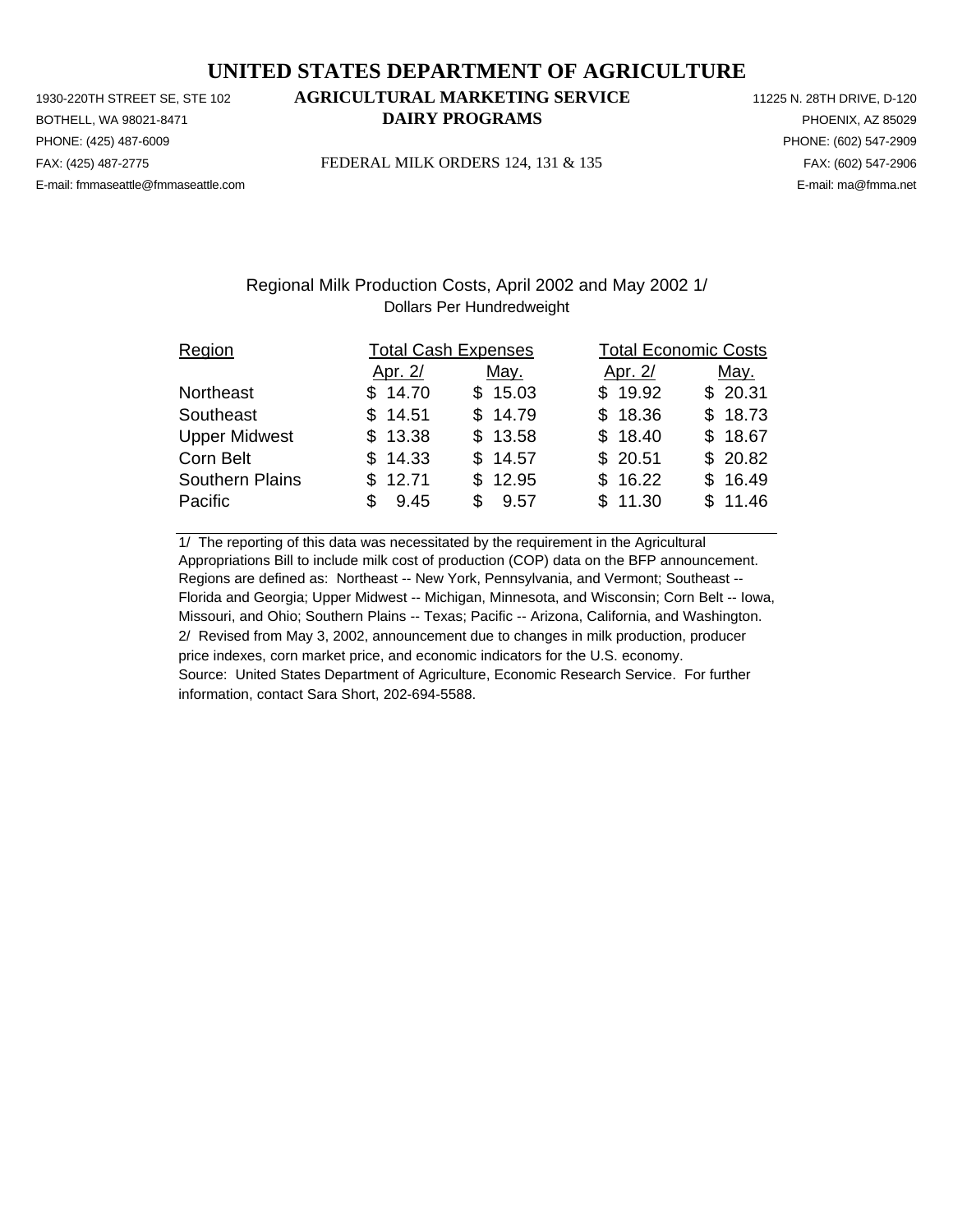PHONE: (425) 487-6009 PHONE: (602) 547-2909 E-mail: fmmaseattle@fmmaseattle.com E-mail: ma@fmma.net

### 1930-220TH STREET SE, STE 102 **AGRICULTURAL MARKETING SERVICE** 11225 N. 28TH DRIVE, D-120 BOTHELL, WA 98021-8471 **DAIRY PROGRAMS** PHOENIX, AZ 85029

FAX: (425) 487-2775 FEDERAL MILK ORDERS 124, 131 & 135 FAX: (602) 547-2906

#### **ANNOUNCEMENT OF MINIMUM CLASS AND COMPONENT PRICES:** *FINAL* **# June 2002**

|                                | <b>Pacific</b><br><b>Northwest</b> | Western      |                          | <b>Pacific Northwest &amp; Western</b> |              |
|--------------------------------|------------------------------------|--------------|--------------------------|----------------------------------------|--------------|
|                                | Class I*                           |              | Class II                 | Class III                              | Class IV     |
| Skim 1/                        | 9.13<br>\$                         | \$<br>9.13   | \$<br>7.50               | \$<br>6.39                             | 6.84         |
| Butterfat 2/                   | 1.1767<br>S                        | \$<br>1.1767 | 1.1281<br>\$             | 1.1211<br>\$                           | 1.1211<br>\$ |
| Protein 2/                     |                                    |              |                          | \$<br>2.0148                           |              |
| Other Solids /2                |                                    |              |                          | 0.0247<br>\$                           |              |
| Nonfat Solids 2/               |                                    |              | 0.8333<br>\$             |                                        | 0.7605<br>\$ |
| @ 3.5% Butterfat 1/3/          | 12.93<br>\$.                       | 12.93<br>\$  | \$11.19                  | \$10.09                                | \$<br>10.52  |
| <b>Processor Assessment **</b> | 0.20<br>SS                         | 0.20<br>\$   |                          |                                        |              |
| Total 1/                       | 13.13<br>\$                        | \$<br>13.13  |                          |                                        |              |
|                                |                                    |              | <b>Arizona-Las Vegas</b> |                                        |              |
|                                | Class I*                           |              | Class II                 | Class III                              | Class IV     |
| Skim 1/                        | 9.58                               |              | 7.50                     | \$<br>6.39                             | 6.84         |
| Butterfat 2/                   | 1.1812<br>SS                       |              | 1.1281<br>SS             | 1.1211<br>S                            | 1.1211<br>\$ |
| @ 3.5% Butterfat 1/3/          | 13.38<br>\$                        |              | \$<br>11.19              | \$<br>10.09                            | \$<br>10.52  |
| <b>Processor Assessment **</b> | S<br>0.20                          |              |                          |                                        |              |

| Supplemental Price Data From NASS Surveys |                                |            |                            |                                                                                                                   |                                         |  |  |
|-------------------------------------------|--------------------------------|------------|----------------------------|-------------------------------------------------------------------------------------------------------------------|-----------------------------------------|--|--|
|                                           | <b>Total Pounds</b><br>Average |            |                            |                                                                                                                   |                                         |  |  |
|                                           | Price                          | of Product | <b>COMPONENT PRICES 2/</b> |                                                                                                                   |                                         |  |  |
|                                           | 1.0343                         |            |                            |                                                                                                                   | 1.1211                                  |  |  |
|                                           | 1.1655                         |            |                            |                                                                                                                   |                                         |  |  |
|                                           | 1.1438                         |            |                            |                                                                                                                   |                                         |  |  |
|                                           | 1.1708                         |            |                            |                                                                                                                   | 2.0148                                  |  |  |
|                                           | 0.9005                         |            |                            |                                                                                                                   |                                         |  |  |
|                                           | 0.1639                         |            |                            |                                                                                                                   | 0.0247                                  |  |  |
|                                           |                                |            |                            | 17,450,029 Butterfat<br>37,572,911<br>66,322,438<br>103,895,349 Protein<br>152,252,576<br>63,561,753 Other Solids | FO 124 & FO 135 Only<br><b>PRODUCER</b> |  |  |

Pacific Northwest (FO 124) & Western Order (FO 135) price milk on the basis of multiple components. Arizona-Las Vegas (FO 131) prices milk on the basis of butterfat and skim.

Subject to applicable location adjustments.

Total 1/ \$ 13.58

\*\* The processor assessment is an obligation under the Fluid Milk Promotion Order (7CFR § 1160.101 et seq.).

The Order requires that all persons who process and market more than 500,000 pounds of fluid milk products in consumer-type packages in the contiguous 48 States of the continental United States and the District of Columbia be assessed 20 cents per hundredweight on all marketings of such packaged fluid milk products during the month. 1/ Per hundredweight. 2/ Per pound. 3/ 0.965 multiplied by skim price, plus 3.5 multiplied by butterfat price. For Information Purposes Only. Somatic Cell Adjustment Rate is 0.00059. **# These prices were** 

**computed using the formulas in the U.S. District Court's preliminary injunction order dated January 31, 2001.**

Released: July 5, 2002 **Released:** July 5, 2002 July 5, 2002

Market Administrator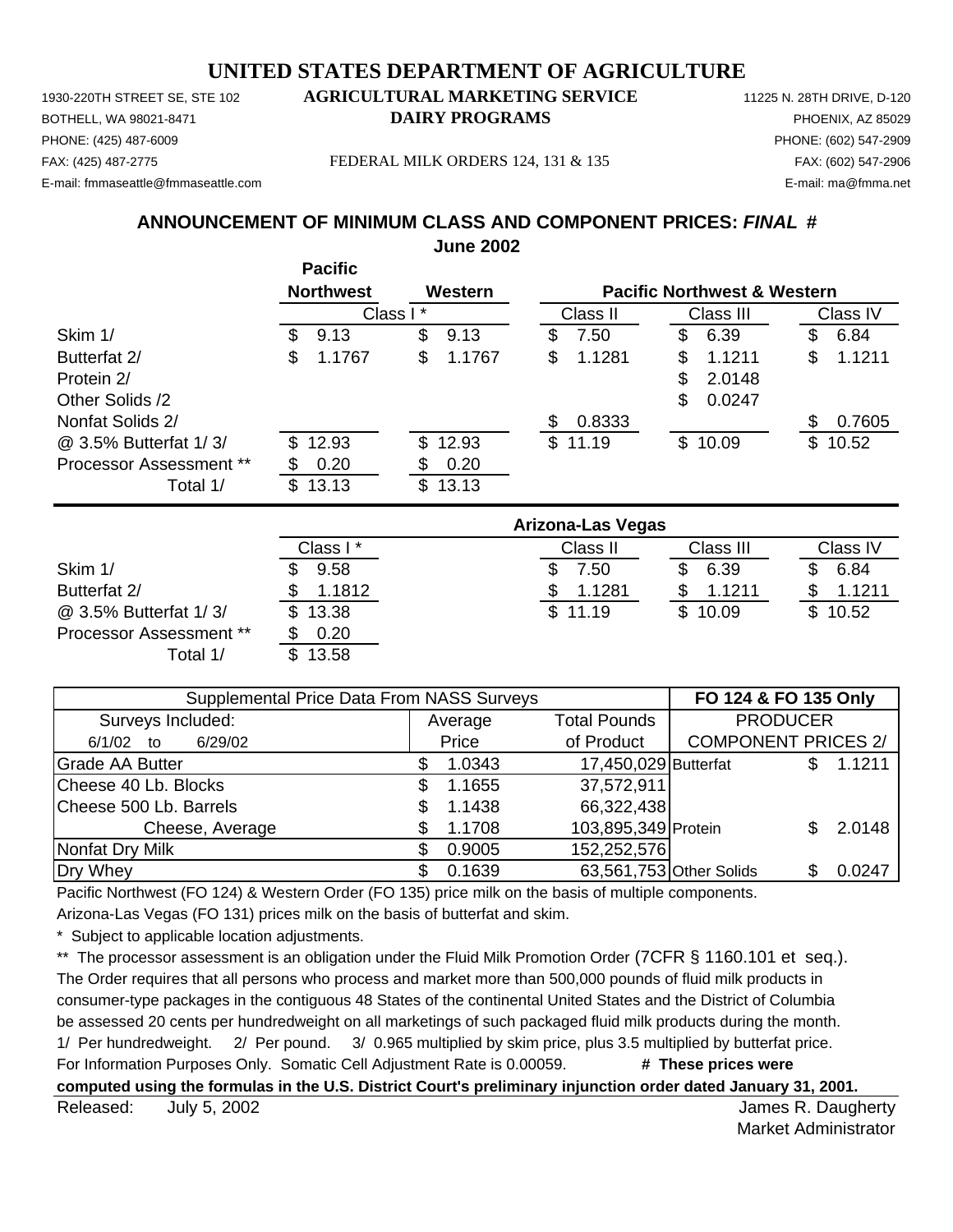PHONE: (425) 487-6009 PHONE: (602) 547-2909 E-mail: fmmaseattle@fmmaseattle.com E-mail: ma@fmma.net

# 1930-220TH STREET SE, STE 102 **AGRICULTURAL MARKETING SERVICE** 11225 N. 28TH DRIVE, D-120 **BOTHELL, WA 98021-8471 DAIRY PROGRAMS PHOENIX, AZ 85029**

FAX: (425) 487-2775 FEDERAL MILK ORDERS 124, 131 & 135 FAX: (602) 547-2906

Regional Milk Production Costs

NOTE: The Regional Milk Production Costs are not available for this month. For information, contact the following Economic Research Service (ERS) staff members: James Johnson, 202-694-5560; William McBride, 202-694-5577; or Sara Short, 202- 694-5588. Additional information can be found at: www.ers.usda.gov/data/costsandreturns/testpick.htm , select milk.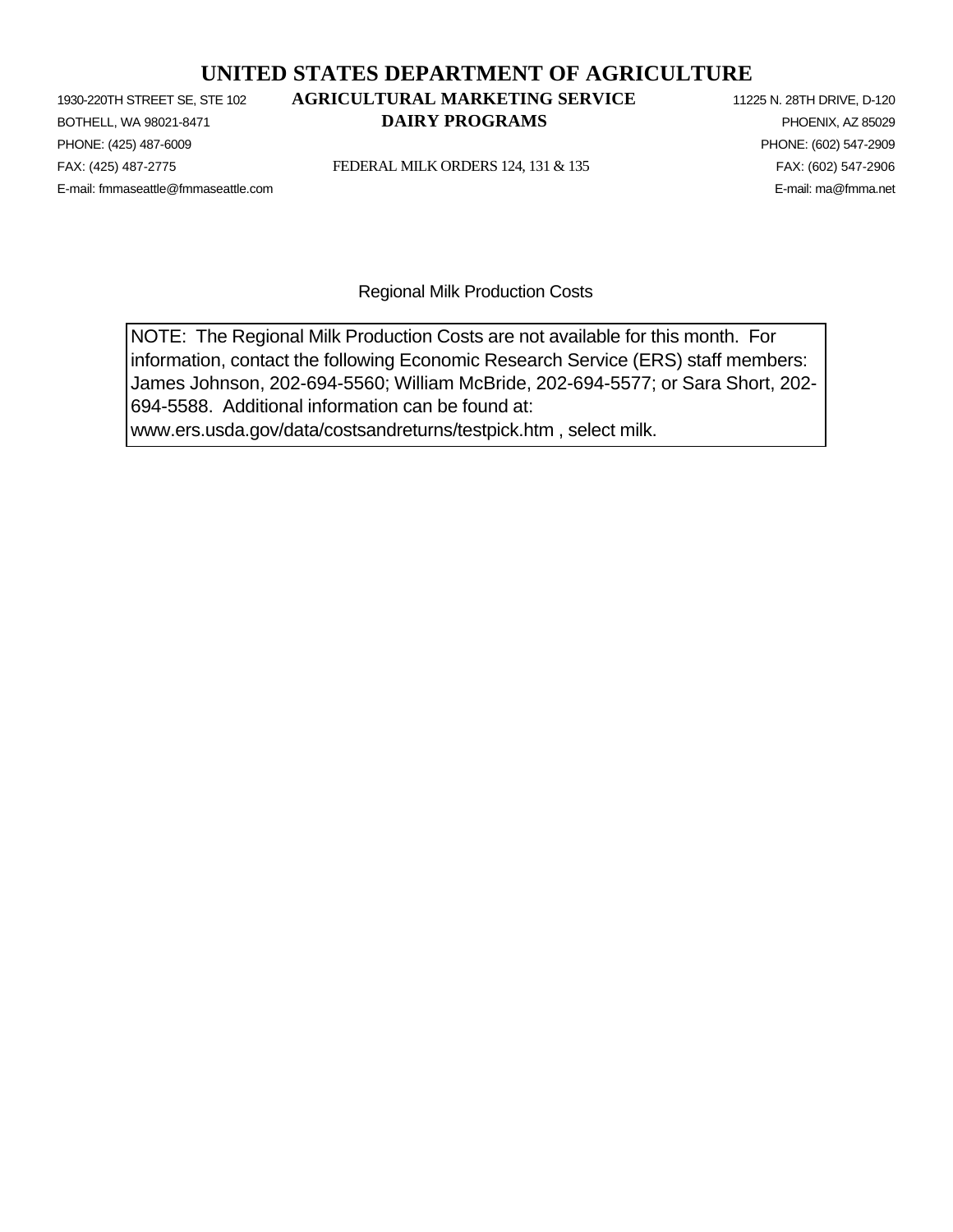1930-220TH STREET SE, STE 102 **AGRICULTURAL MARKETING SERVICE** 11225 N. 28TH DRIVE, D-120 PHONE: (425) 487-6009 PHONE: (602) 547-2909 E-mail: fmmaseattle@fmmaseattle.com E-mail: ma@fmma.net

# BOTHELL, WA 98021-8471 **DAIRY PROGRAMS** PHOENIX, AZ 85029

FAX: (425) 487-2775 FEDERAL MILK ORDERS 124, 131 & 135 FAX: (602) 547-2906

# **ANNOUNCEMENT OF MINIMUM CLASS AND COMPONENT PRICES:** *FINAL* **# July 2002**

|                         | <b>Pacific</b><br><b>Northwest</b> | Western      |                          | <b>Pacific Northwest &amp; Western</b> |              |
|-------------------------|------------------------------------|--------------|--------------------------|----------------------------------------|--------------|
|                         |                                    | Class I*     | Class II                 | Class III                              | Class IV     |
| Skim 1/                 | \$.<br>8.75                        | \$<br>8.75   | 7.55<br>S                | \$<br>5.70                             | 6.87<br>\$   |
| Butterfat 2/            | 1.1633<br>S                        | \$<br>1.1633 | 1.0999<br>\$             | \$<br>1.0929                           | 1.0929<br>\$ |
| Protein 2/              |                                    |              |                          | \$<br>1.8095                           |              |
| Other Solids /2         |                                    |              |                          | \$<br>0.0150                           |              |
| Nonfat Solids 2/        |                                    |              | 0.8389<br>\$             |                                        | 0.7633       |
| @ 3.5% Butterfat 1/3/   | \$12.52                            | \$12.52      | \$11.14                  | \$<br>9.33                             | \$10.45      |
| Processor Assessment ** | 0.20                               | 0.20<br>S    |                          |                                        |              |
| Total 1/                | 12.72<br>\$                        | \$<br>12.72  |                          |                                        |              |
|                         |                                    |              | <b>Arizona-Las Vegas</b> |                                        |              |
|                         | Class I*                           |              | Class II                 | Class III                              | Class IV     |
| Skim 1/                 | 9.20<br>\$                         |              | 7.55<br>S                | \$<br>5.70                             | \$<br>6.87   |
| Butterfat 2/            | 1.1678                             |              | 1.0999<br>\$             | 1.0929<br>\$                           | 1.0929<br>S  |

@ 3.5% Butterfat 1/3/ \$ 12.97 Processor Assessment \*\* \$ 0.20 Total 1/ \$ 13.17

| Class II | Class III | Class IV |
|----------|-----------|----------|
| 7.55     | 5.70      | 6.87     |
| 1.0999   | 1.0929    | 1.0929   |
| \$11.14  | 9.33      | \$10.45  |
|          |           |          |
|          |           |          |

| Supplemental Price Data From NASS Surveys | FO 124 & FO 135 Only |                                |                      |                            |  |        |
|-------------------------------------------|----------------------|--------------------------------|----------------------|----------------------------|--|--------|
| Surveys Included:                         |                      | <b>Total Pounds</b><br>Average |                      | <b>PRODUCER</b>            |  |        |
| 7/27/02<br>7/6/02<br>to                   |                      | Price                          | of Product           | <b>COMPONENT PRICES 2/</b> |  |        |
| <b>Grade AA Butter</b>                    |                      | 1.0112                         | 14,057,814 Butterfat |                            |  | 1.0929 |
| Cheese 40 Lb. Blocks                      | \$.                  | 1.0898                         | 28,432,301           |                            |  |        |
| Cheese 500 Lb. Barrels                    |                      | 1.0768                         | 47,309,889           |                            |  |        |
| Cheese, Average                           |                      | 1.1004                         | 75,742,190 Protein   |                            |  | 1.8095 |
| Nonfat Dry Milk                           |                      | 0.9033                         | 106,572,498          |                            |  |        |
| Dry Whey                                  |                      | 0.1545                         |                      | 51,212,210 Other Solids    |  | 0.0150 |

Pacific Northwest (FO 124) & Western Order (FO 135) price milk on the basis of multiple components.

Arizona-Las Vegas (FO 131) prices milk on the basis of butterfat and skim.

Subject to applicable location adjustments.

\*\* The processor assessment is an obligation under the Fluid Milk Promotion Order (7CFR § 1160.101 et seq.). The Order requires that all persons who process and market more than 500,000 pounds of fluid milk products in consumer-type packages in the contiguous 48 States of the continental United States and the District of Columbia be assessed 20 cents per hundredweight on all marketings of such packaged fluid milk products during the month. 1/ Per hundredweight. 2/ Per pound. 3/ 0.965 multiplied by skim price, plus 3.5 multiplied by butterfat price. For Information Purposes Only. Somatic Cell Adjustment Rate is 0.00055. **# These prices were computed using the formulas in the U.S. District Court's preliminary injunction order dated January 31, 2001.**

Released: August 2, 2002 **Released:** August 2, 2002 August 2, 2002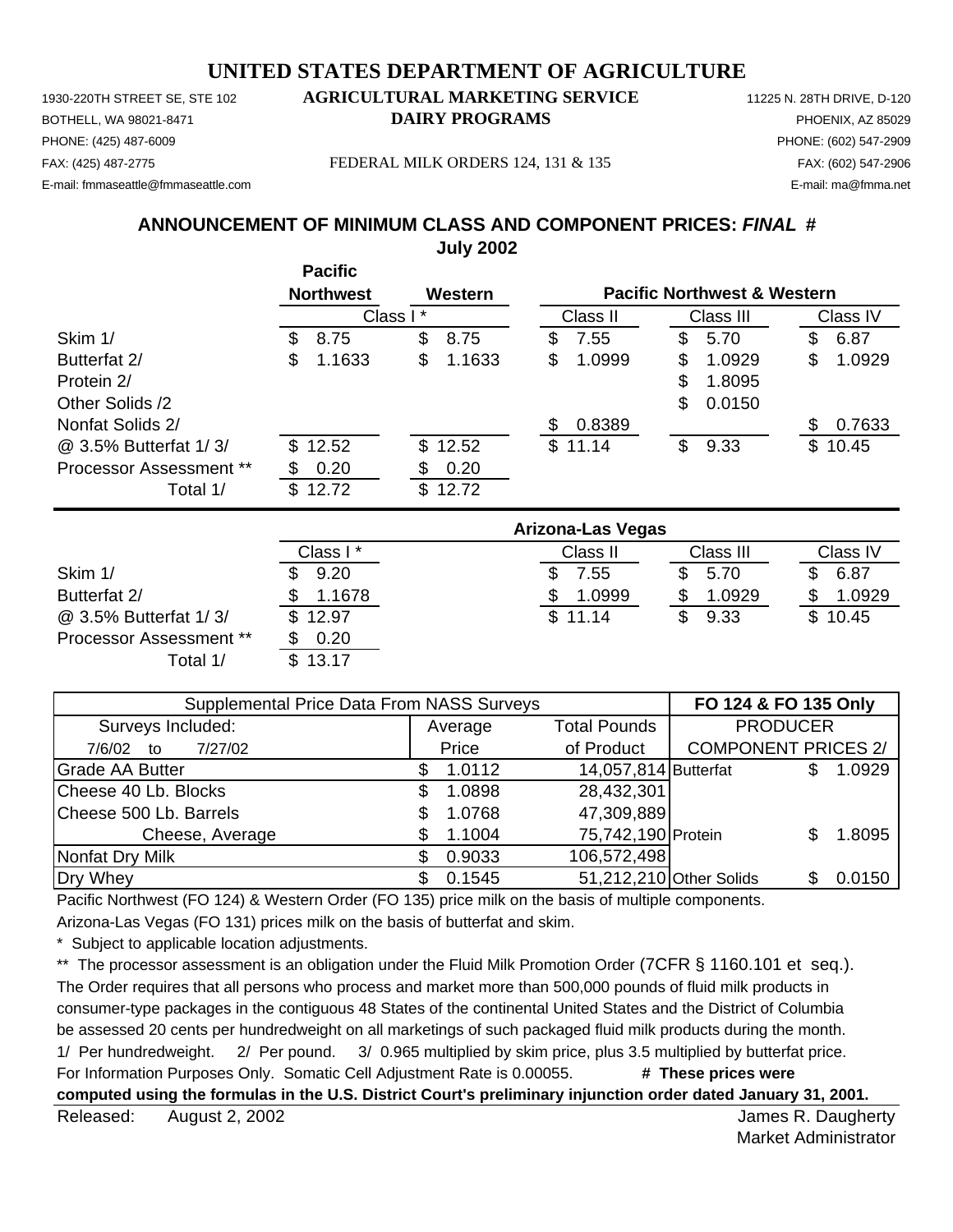1930-220TH STREET SE, STE 102 **AGRICULTURAL MARKETING SERVICE** 11225 N. 28TH DRIVE, D-120 PHONE: (425) 487-6009 PHONE: (602) 547-2909 E-mail: fmmaseattle@fmmaseattle.com E-mail: ma@fmma.net

# BOTHELL, WA 98021-8471 **DAIRY PROGRAMS** PHOENIX, AZ 85029

FAX: (425) 487-2775 FEDERAL MILK ORDERS 124, 131 & 135 FAX: (602) 547-2906

# **ANNOUNCEMENT OF MINIMUM CLASS AND COMPONENT PRICES:** *FINAL* **# August 2002**

|                                | <b>Pacific</b><br><b>Northwest</b> | Western      |                          | <b>Pacific Northwest &amp; Western</b> |              |
|--------------------------------|------------------------------------|--------------|--------------------------|----------------------------------------|--------------|
|                                |                                    | Class I*     | Class II                 | Class III                              | Class IV     |
| Skim 1/                        | 8.76<br>S                          | \$<br>8.76   | \$<br>7.56               | \$<br>6.00                             | 6.91<br>\$   |
| Butterfat 2/                   | 1.1212<br>S                        | \$<br>1.1212 | \$<br>1.0771             | S<br>1.0701                            | 1.0701<br>\$ |
| Protein 2/                     |                                    |              |                          | \$<br>1.9021                           |              |
| Other Solids /2                |                                    |              |                          | \$<br>0.0177                           |              |
| Nonfat Solids 2/               |                                    |              | 0.8400<br>\$             |                                        | 0.7674<br>S  |
| @ 3.5% Butterfat 1/3/          | 12.38<br>\$                        | \$12.38      | \$11.07                  | \$<br>9.54                             | \$10.41      |
| <b>Processor Assessment **</b> | 0.20<br>S                          | 0.20<br>\$   |                          |                                        |              |
| Total 1/                       | \$12.58                            | \$12.58      |                          |                                        |              |
|                                |                                    |              | <b>Arizona-Las Vegas</b> |                                        |              |
|                                | Class I*                           |              | Class II                 | Class III                              | Class IV     |
| Skim 1/                        | 9.21                               |              | 7.56<br>\$               | \$<br>6.00                             | 6.91<br>S    |

|                                | Class I* | Class II | Class III | Class IV |  |
|--------------------------------|----------|----------|-----------|----------|--|
| Skim 1/                        | 9.21     | .56      | 6.00      | 6.91     |  |
| Butterfat 2/                   | 1.1257   | 1.0771   | 1.0701    | 1.0701   |  |
| @ 3.5% Butterfat 1/3/          | \$12.83  | \$11.07  | 9.54      | \$10.41  |  |
| <b>Processor Assessment **</b> | 0.20     |          |           |          |  |
| /Total 1                       | \$1303   |          |           |          |  |

| Supplemental Price Data From NASS Surveys | FO 124 & FO 135 Only |         |                      |                            |  |        |
|-------------------------------------------|----------------------|---------|----------------------|----------------------------|--|--------|
| Surveys Included:                         |                      | Average | <b>Total Pounds</b>  | <b>PRODUCER</b>            |  |        |
| 8/24/02<br>8/3/02<br>to                   |                      | Price   | of Product           | <b>COMPONENT PRICES 2/</b> |  |        |
| <b>Grade AA Butter</b>                    |                      | 0.9925  | 15,811,098 Butterfat |                            |  | 1.0701 |
| Cheese 40 Lb. Blocks                      |                      | 1.1030  | 29,629,880           |                            |  |        |
| Cheese 500 Lb. Barrels, 38% moisture      |                      | 1.0996  | 44,086,545           |                            |  |        |
| Cheese, Average                           |                      | 1.1189  | 73,716,425 Protein   |                            |  | 1.9021 |
| Nonfat Dry Milk                           |                      | 0.9074  | 118,034,256          |                            |  |        |
| Dry Whey                                  |                      | 0.1571  |                      | 46,998,053 Other Solids    |  | 0.0177 |

Pacific Northwest (FO 124) & Western Order (FO 135) price milk on the basis of multiple components.

Arizona-Las Vegas (FO 131) prices milk on the basis of butterfat and skim.

Subject to applicable location adjustments.

\*\* The processor assessment is an obligation under the Fluid Milk Promotion Order (7CFR § 1160.101 et seq.).

The Order requires that all persons who process and market commercially more than 3,000,000 pounds of fluid milk products in consumer-type packages in the 48 contiguous States and the District of Columbia on a monthly basis, excluding those fluid milk products delivered to the residence of a consumer, be assessed 20 cents per hundredweight on all marketings of such packaged fluid milk products during the month.<br>1/ Per hundredweight. 2/ Per pound. 3/ 0.965 multiplied by skim p

1/ Per hundredweight. 2/ Per pound. 3/ 0.965 multiplied by skim price, plus 3.5 multiplied by butterfat price. For Information Purposes Only. Somatic Cell Adjustment Rate is 0.00056. **# These prices were** 

**computed using the formulas in the U.S. District Court's preliminary injunction order dated January 31, 2001.**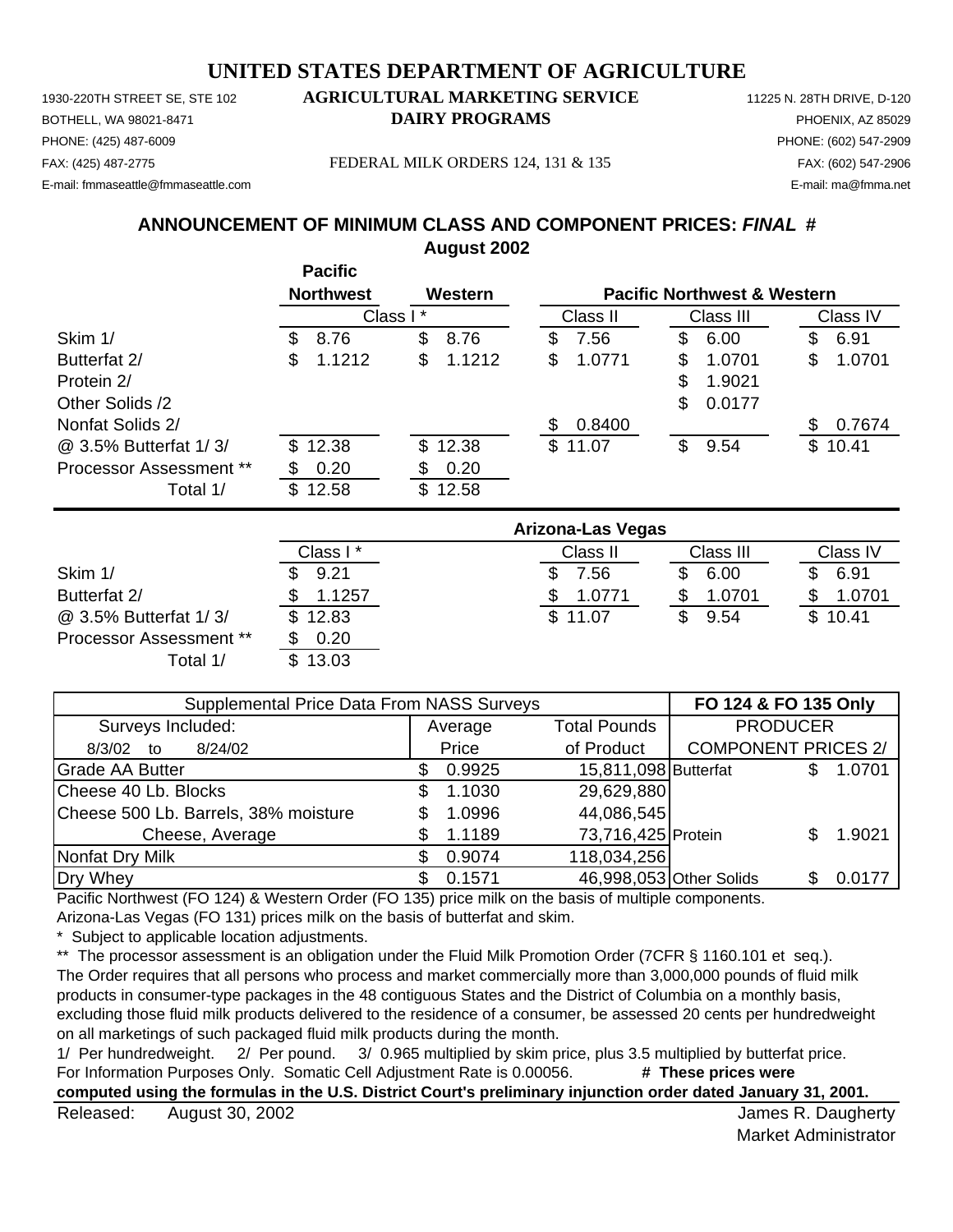Phone: (425) 487-6009 Phone: (602) 547-2909 E-mail: fmmaseattle@fmmaseattle.com E-mail: ma@fmma.net

Fax: (425) 487-2775 FEDERAL MILK ORDERS 124, 131 & 135 Fax: (602) 547-2906

# **ANNOUNCEMENT OF MINIMUM CLASS AND COMPONENT PRICES:** *FINAL* **#**

**September 2002**

|                                |          | י טיוויט<br><b>Northwest</b> |    | Western  | <b>Pacific Northwest &amp; Western</b> |         |           |        |          |         |
|--------------------------------|----------|------------------------------|----|----------|----------------------------------------|---------|-----------|--------|----------|---------|
|                                | Class I* |                              |    | Class II |                                        |         | Class III |        | Class IV |         |
| Skim 1/                        | S        | 8.82                         | \$ | 8.82     | S                                      | 7.62    | S         | 6.62   | S        | 6.93    |
| Butterfat 2/                   | S        | 1.0995                       | \$ | 1.0995   | \$                                     | 1.0169  | S         | 1.0099 | S        | 1.0099  |
| Protein 2/                     |          |                              |    |          |                                        |         | \$        | 2.0646 |          |         |
| Other Solids /2                |          |                              |    |          |                                        |         | \$        | 0.0367 |          |         |
| Nonfat Solids 2/               |          |                              |    |          | S                                      | 0.8467  |           |        | S        | 0.7696  |
| @ 3.5% Butterfat 1/3/          |          | \$12.36                      |    | \$12.36  |                                        | \$10.91 | \$        | 9.92   |          | \$10.22 |
| <b>Processor Assessment **</b> |          | 0.20                         | S  | 0.20     |                                        |         |           |        |          |         |
| Total 1/                       | \$       | 12.56                        | \$ | 12.56    |                                        |         |           |        |          |         |

|                                | <b>Arizona-Las Vegas</b> |          |           |          |  |  |  |  |
|--------------------------------|--------------------------|----------|-----------|----------|--|--|--|--|
|                                | Class I*                 | Class II | Class III | Class IV |  |  |  |  |
| Skim 1/                        | 9.27                     | 7.62     | 6.62      | 6.93     |  |  |  |  |
| Butterfat 2/                   | 1.1040                   | 1.0169   | 1.0099    | 1.0099   |  |  |  |  |
| @ 3.5% Butterfat 1/3/          | \$12.81                  | \$10.91  | 9.92      | \$10.22  |  |  |  |  |
| <b>Processor Assessment **</b> | 0.20                     |          |           |          |  |  |  |  |
| Total 1/                       | \$13.01                  |          |           |          |  |  |  |  |

| Supplemental Price Data From NASS Surveys | FO 124 & FO 135 Only |         |                      |                            |  |        |
|-------------------------------------------|----------------------|---------|----------------------|----------------------------|--|--------|
| Surveys Included:                         |                      | Average | <b>Total Pounds</b>  | <b>PRODUCER</b>            |  |        |
| 9/28/02<br>8/31/02<br>to                  |                      | Price   | of Product           | <b>COMPONENT PRICES 2/</b> |  |        |
| <b>Grade AA Butter</b>                    |                      | 0.9431  | 25,889,426 Butterfat |                            |  | 1.0099 |
| Cheese 40 Lb. Blocks                      | S                    | 1.1412  | 36,664,733           |                            |  |        |
| Cheese 500 Lb. Barrels, 38% moisture      |                      | 1.1155  | 57,201,315           |                            |  |        |
| Cheese, Average                           |                      | 1.1438  | 93,866,048 Protein   |                            |  | 2.0646 |
| Nonfat Dry Milk                           |                      | 0.9096  | 112,280,212          |                            |  |        |
| Dry Whey                                  |                      | 0.1755  |                      | 54,476,458 Other Solids    |  | 0.0367 |

Pacific Northwest (FO 124) & Western Order (FO 135) price milk on the basis of multiple components.

Arizona-Las Vegas (FO 131) prices milk on the basis of butterfat and skim.

**Pacific**

Subject to applicable location adjustments.

\*\* The processor assessment is an obligation under the Fluid Milk Promotion Order (7CFR § 1160.101 et seq.).

The Order requires that all persons who process and market commercially more than 3,000,000 pounds of fluid milk products in consumer-type packages in the 48 contiguous States and the District of Columbia on a monthly basis, excluding those fluid milk products delivered to the residence of a consumer, be assessed 20 cents per hundredweight on all marketings of such packaged fluid milk products during the month.

1/ Per hundredweight. 2/ Per pound. 3/ 0.965 multiplied by skim price, plus 3.5 multiplied by butterfat price. For Information Purposes Only. Somatic Cell Adjustment Rate is 0.00057. **# These prices were** 

**computed using the formulas in the U.S. District Court's preliminary injunction order dated January 31, 2001.**

Released: October 4, 2002 **Solution Contract Contract Contract Contract Contract Contract Contract Contract Contract Contract Contract Contract Contract Contract Contract Contract Contract Contract Contract Contract Contra** October 4, 2002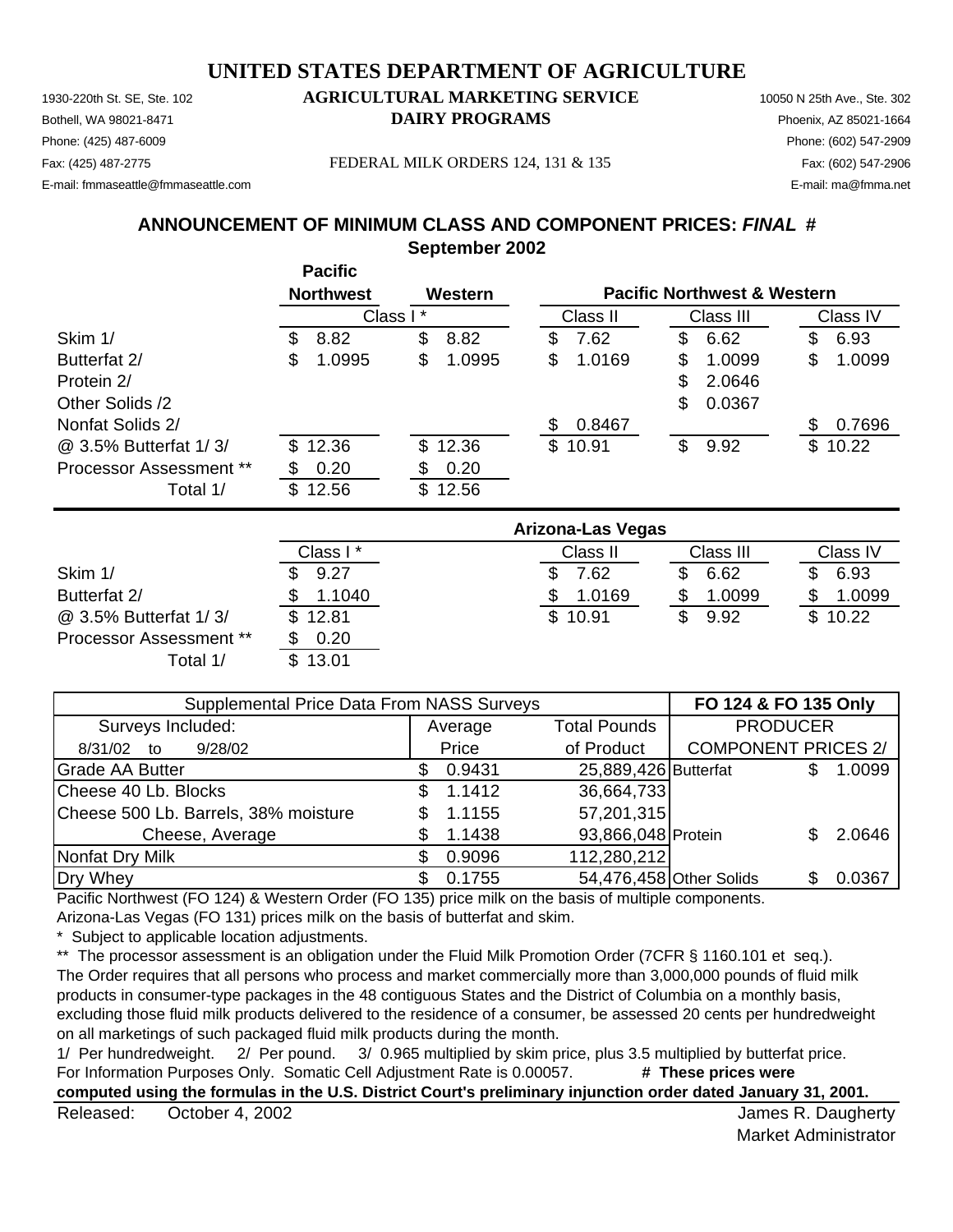Phone: (425) 487-6009 Phone: (602) 547-2909 E-mail: fmmaseattle@fmmaseattle.com E-mail: ma@fmma.net

Fax: (425) 487-2775 FEDERAL MILK ORDERS 124, 131 & 135 Fax: (602) 547-2906

**ANNOUNCEMENT OF MINIMUM CLASS AND COMPONENT PRICES:** *FINAL* **# October 2002**

|                         | <b>Pacific</b><br><b>Northwest</b> | Western      |              | <b>Pacific Northwest &amp; Western</b> |               |  |
|-------------------------|------------------------------------|--------------|--------------|----------------------------------------|---------------|--|
|                         | Class I*                           |              | Class II     | Class III                              | Class IV      |  |
| Skim 1/                 | 8.81<br>\$.                        | \$<br>8.81   | 7.61<br>æ.   | 7.22<br>\$                             | 6.99<br>\$.   |  |
| Butterfat 2/            | 1.0125<br>\$.                      | 1.0125<br>\$ | \$<br>1.0796 | 1.0726<br>S                            | 1.0726<br>\$  |  |
| Protein 2/              |                                    |              |              | \$<br>2.1839                           |               |  |
| Other Solids /2         |                                    |              |              | \$<br>0.0755                           |               |  |
| Nonfat Solids 2/        |                                    |              | 0.8456<br>S  |                                        | 0.7765<br>\$. |  |
| @ 3.5% Butterfat 1/3/   | \$12.05                            | \$12.05      | \$11.12      | \$10.72                                | \$10.50       |  |
| Processor Assessment ** | 0.20<br>S                          | 0.20<br>S    |              |                                        |               |  |
| Total 1/                | \$<br>12.25                        | \$<br>12.25  |              |                                        |               |  |

|                                | <b>Arizona-Las Vegas</b> |          |           |          |  |  |  |  |
|--------------------------------|--------------------------|----------|-----------|----------|--|--|--|--|
|                                | Class I*                 | Class II | Class III | Class IV |  |  |  |  |
| Skim 1/                        | 9.26                     | 7.61     | 7.22      | 6.99     |  |  |  |  |
| Butterfat 2/                   | 1.0170                   | 1.0796   | 1.0726    | 1.0726   |  |  |  |  |
| @ 3.5% Butterfat 1/3/          | \$12.50                  | \$11.12  | \$10.72   | \$10.50  |  |  |  |  |
| <b>Processor Assessment **</b> | 0.20                     |          |           |          |  |  |  |  |
| Total 1/                       | \$12.70                  |          |           |          |  |  |  |  |

| Supplemental Price Data From NASS Surveys | FO 124 & FO 135 Only |        |                      |                            |  |        |
|-------------------------------------------|----------------------|--------|----------------------|----------------------------|--|--------|
| Surveys Included:                         | Average              |        | <b>Total Pounds</b>  | <b>PRODUCER</b>            |  |        |
| 10/26/02<br>10/5/02<br>to                 |                      | Price  | of Product           | <b>COMPONENT PRICES 2/</b> |  |        |
| <b>Grade AA Butter</b>                    | D.                   | 0.9945 | 16,769,530 Butterfat |                            |  | 1.0726 |
| Cheese 40 Lb. Blocks                      | S.                   | 1.2431 | 31,270,438           |                            |  |        |
| Cheese 500 Lb. Barrels, 38% moisture      | S                    | 1.1391 | 39,152,181           |                            |  |        |
| Cheese, Average                           |                      | 1.2020 | 70,422,619 Protein   |                            |  | 2.1839 |
| Nonfat Dry Milk                           | S                    | 0.9165 | 80,115,342           |                            |  |        |
| Dry Whey                                  | SS.                  | 0.2131 |                      | 44,416,419 Other Solids    |  | 0.0755 |

Pacific Northwest (FO 124) & Western Order (FO 135) price milk on the basis of multiple components.

Arizona-Las Vegas (FO 131) prices milk on the basis of butterfat and skim.

Subject to applicable location adjustments.

\*\* The processor assessment is an obligation under the Fluid Milk Promotion Order (7CFR § 1160.101 et seq.).

The Order requires that all persons who process and market commercially more than 3,000,000 pounds of fluid milk products in consumer-type packages in the 48 contiguous States and the District of Columbia on a monthly basis, excluding those fluid milk products delivered to the residence of a consumer, be assessed 20 cents per hundredweight on all marketings of such packaged fluid milk products during the month.

1/ Per hundredweight. 2/ Per pound. 3/ 0.965 multiplied by skim price, plus 3.5 multiplied by butterfat price. For Information Purposes Only. Somatic Cell Adjustment Rate is 0.0006. # These prices were

**computed using the formulas in the U.S. District Court's preliminary injunction order dated January 31, 2001.**

Released: November 1, 2002 **Solution Contract Contract Contract Contract Contract Contract Contract Contract Contract Contract Contract Contract Contract Contract Contract Contract Contract Contract Contract Contract Contr** November 1, 2002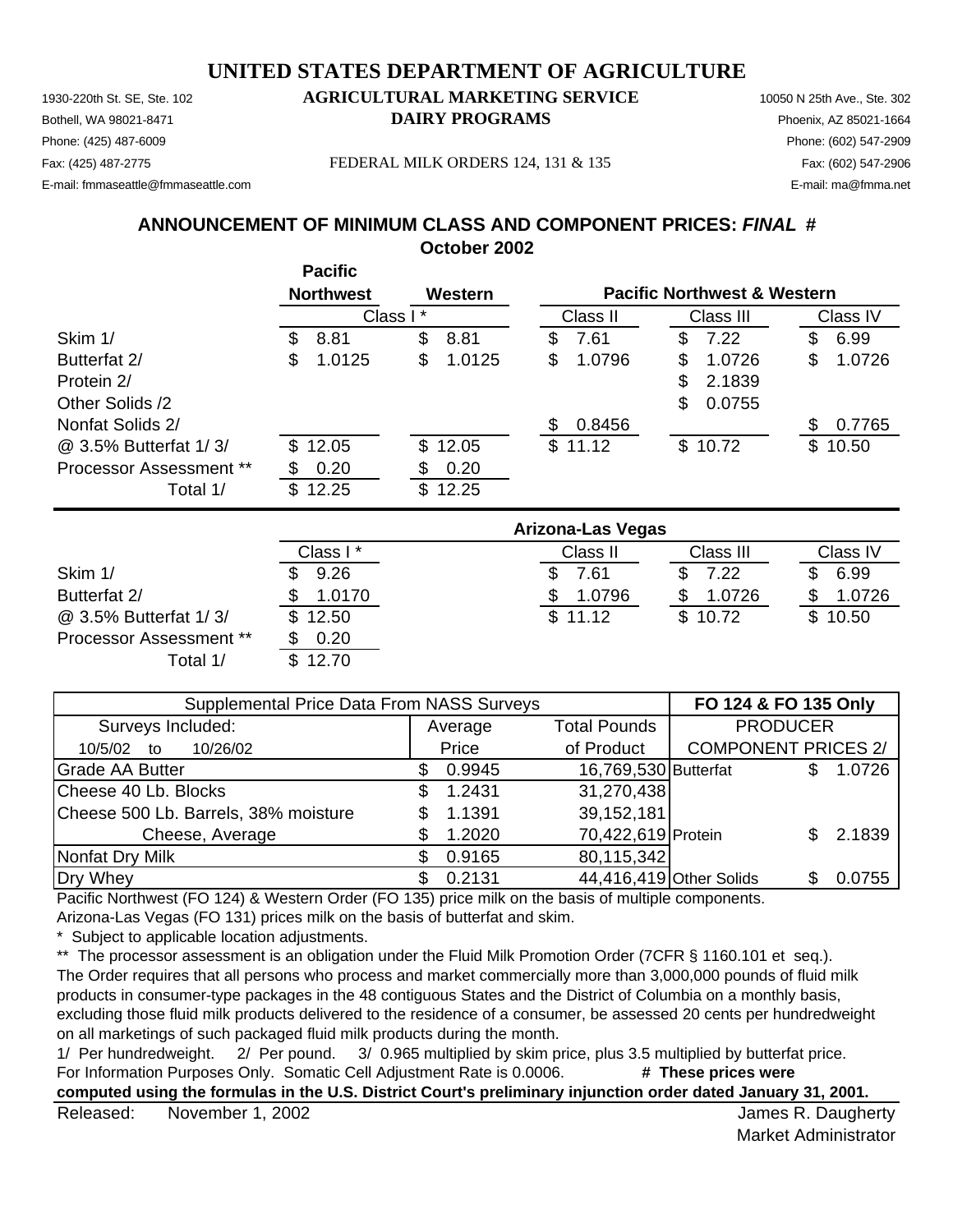Phone: (425) 487-6009 Phone: (602) 547-2909 E-mail: fmmaseattle@fmmaseattle.com E-mail: ma@fmma.net

Fax: (425) 487-2775 FEDERAL MILK ORDERS 124, 131 & 135 Fax: (602) 547-2906

# **ANNOUNCEMENT OF MINIMUM CLASS AND COMPONENT PRICES:** *FINAL* **#**

**November 2002**

|                                |   | י טיוויט                    |    |         |    |                                        |    |           |    |          |  |
|--------------------------------|---|-----------------------------|----|---------|----|----------------------------------------|----|-----------|----|----------|--|
|                                |   | <b>Northwest</b><br>Western |    |         |    | <b>Pacific Northwest &amp; Western</b> |    |           |    |          |  |
|                                |   | Class I*                    |    |         |    | Class II                               |    | Class III |    | Class IV |  |
| Skim 1/                        | S | 9.10                        | \$ | 9.10    | S  | 7.68                                   | S  | 6.23      | \$ | 7.00     |  |
| Butterfat 2/                   | S | 1.0613                      | \$ | 1.0613  | \$ | 1.0993                                 | S  | 1.0923    | \$ | 1.0923   |  |
| Protein 2/                     |   |                             |    |         |    |                                        | \$ | 1.8469    |    |          |  |
| Other Solids /2                |   |                             |    |         |    |                                        | \$ | 0.0850    |    |          |  |
| Nonfat Solids 2/               |   |                             |    |         | S  | 0.8533                                 |    |           |    | 0.7777   |  |
| @ 3.5% Butterfat 1/3/          |   | \$12.50                     |    | \$12.50 |    | \$11.26                                | \$ | 9.84      |    | \$10.58  |  |
| <b>Processor Assessment **</b> |   | 0.20                        |    | 0.20    |    |                                        |    |           |    |          |  |
| Total 1/                       |   | \$12.70                     | \$ | 12.70   |    |                                        |    |           |    |          |  |
|                                |   |                             |    |         |    |                                        |    |           |    |          |  |

|                                | Arizona-Las Vegas |                |            |          |  |  |  |  |
|--------------------------------|-------------------|----------------|------------|----------|--|--|--|--|
|                                | Class I*          | Class II       | Class III  | Class IV |  |  |  |  |
| Skim 1/                        | 9.55              | $^{\prime}.68$ | 6.23<br>£. | 7.00     |  |  |  |  |
| Butterfat 2/                   | 1.0658            | 1.0993         | 1.0923     | 1.0923   |  |  |  |  |
| @ 3.5% Butterfat 1/3/          | \$12.95           | \$11.26        | 9.84       | \$10.58  |  |  |  |  |
| <b>Processor Assessment **</b> | 0.20              |                |            |          |  |  |  |  |
| Total 1/                       | \$13.15           |                |            |          |  |  |  |  |

|                                      | Supplemental Price Data From NASS Surveys |         |                      |                            |  |        |
|--------------------------------------|-------------------------------------------|---------|----------------------|----------------------------|--|--------|
| Surveys Included:                    |                                           | Average | <b>Total Pounds</b>  | <b>PRODUCER</b>            |  |        |
| 11/2/02<br>11/23/02<br>to            |                                           | Price   | of Product           | <b>COMPONENT PRICES 2/</b> |  |        |
| <b>Grade AA Butter</b>               |                                           | 1.0107  | 15,950,055 Butterfat |                            |  | 1.0923 |
| Cheese 40 Lb. Blocks                 |                                           | 1.1211  | 33,649,931           |                            |  |        |
| Cheese 500 Lb. Barrels, 38% moisture |                                           | 1.0733  | 43,125,043           |                            |  |        |
| Cheese, Average                      |                                           | 1.1111  | 76,774,974 Protein   |                            |  | 1.8469 |
| Nonfat Dry Milk                      |                                           | 0.9177  | 75,091,531           |                            |  |        |
| Dry Whey                             |                                           | 0.2223  |                      | 44,539,217 Other Solids    |  | 0.0850 |

Pacific Northwest (FO 124) & Western Order (FO 135) price milk on the basis of multiple components.

Arizona-Las Vegas (FO 131) prices milk on the basis of butterfat and skim.

**Pacific**

Subject to applicable location adjustments.

\*\* The processor assessment is an obligation under the Fluid Milk Promotion Order (7CFR § 1160.101 et seq.).

The Order requires that all persons who process and market commercially more than 3,000,000 pounds of fluid milk products in consumer-type packages in the 48 contiguous States and the District of Columbia on a monthly basis, excluding those fluid milk products delivered to the residence of a consumer, be assessed 20 cents per hundredweight on all marketings of such packaged fluid milk products during the month.

1/ Per hundredweight. 2/ Per pound. 3/ 0.965 multiplied by skim price, plus 3.5 multiplied by butterfat price. For Information Purposes Only. Somatic Cell Adjustment Rate is 0.00056. **# These prices were** 

**computed using the formulas in the U.S. District Court's preliminary injunction order dated January 31, 2001.**

Released: November 29, 2002 **Contract Contract Contract Contract Contract Contract Contract Contract Contract Contract Contract Contract Contract Contract Contract Contract Contract Contract Contract Contract Contract Cont** November 29, 2002